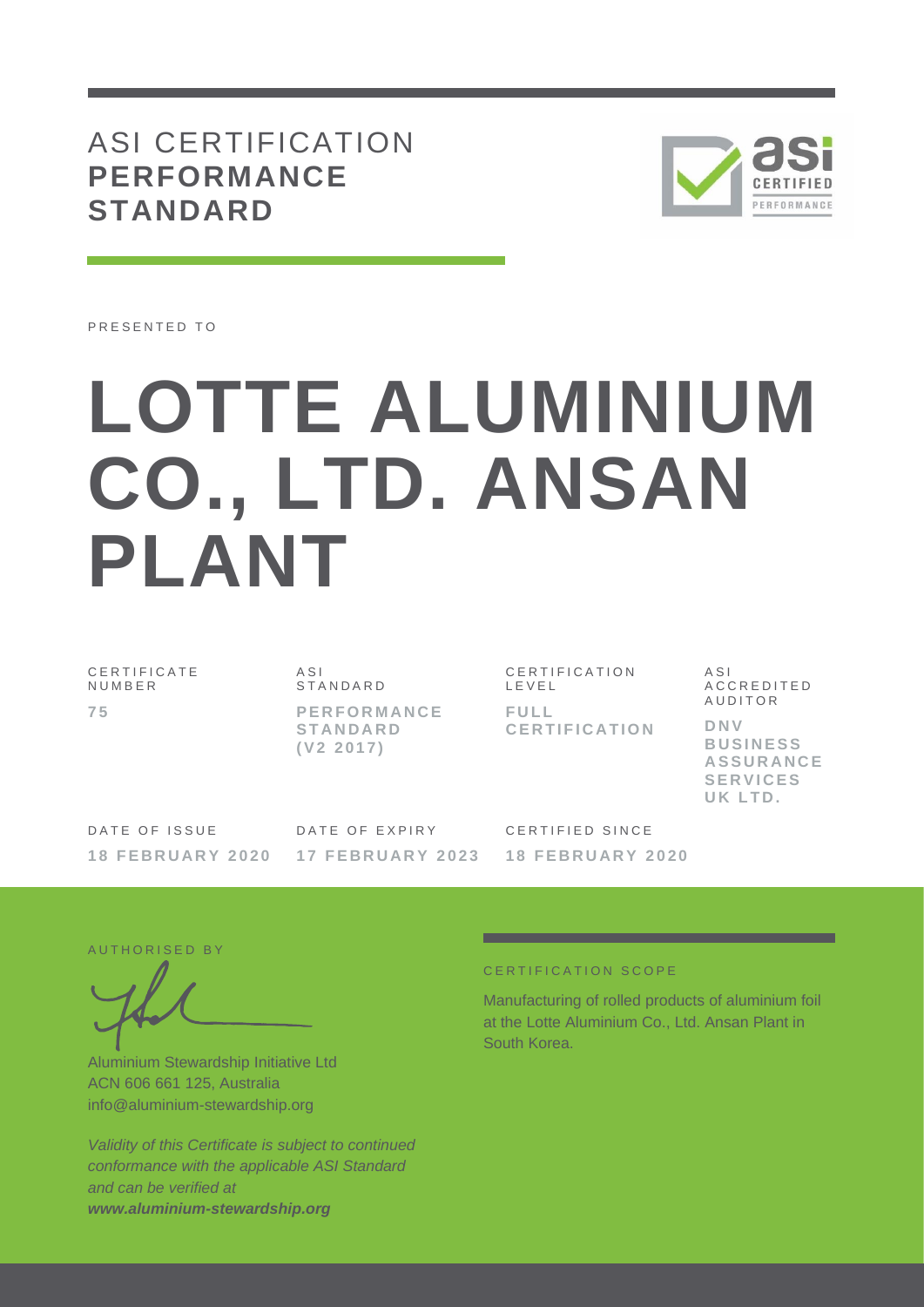# SUMMARY AUDIT REPORT **PERFORMANCE STANDARD**

### **OVERVIEW**

| MEMBER NAME                | Lotte Aluminium Co., Ltd                                                                                                                                                       |
|----------------------------|--------------------------------------------------------------------------------------------------------------------------------------------------------------------------------|
| ENTITY NAME                | Lotte Aluminium Co., Ltd. Ansan Plant                                                                                                                                          |
| CERTIFICATION<br>SCOPE     | Manufacturing of rolled products of aluminium foil at the Lotte Aluminium<br>Co., Ltd. Ansan Plant in South Korea.                                                             |
| SUPPLY CHAIN<br>ACTIVITIES | Material Conversion (Production and Transformation)<br>$\bullet$                                                                                                               |
| ASI STANDARD               | Performance Standard V2                                                                                                                                                        |
| AUDIT TYPE                 | <b>Surveillance Audit</b>                                                                                                                                                      |
| AUDIT FIRM                 | DNV Business Assurance Services UK Ltd.                                                                                                                                        |
| AUDIT DATE                 | 13 January 2020 - 15 January 2020 (Initial Certification Audit)<br>10 November 2021 - 11 November 2021 (Surveillance Audit)                                                    |
| AUDIT REPORT<br>SUBMISSION | 1 February 2020 (Initial Certification Audit)<br>$\bullet$<br>23 November 2021 (Surveillance Audit)                                                                            |
| AUDIT SCOPE                | Initial Certification Audit (13 January 2020 - 15 January 2020)<br>Lotte Aluminium Plant in Ansan, South Korea is a manufacturer of rolled<br>products of aluminium foil.      |
|                            | Supply Chain Activities included in the audit scope:<br>Material Conversion (Production and Transformation)                                                                    |
|                            | All relevant criteria in the ASI Performance Standard were included in the<br>audit scope.                                                                                     |
|                            | Surveillance Audit (10 November 2021 - 11 November 2021)<br>Manufacturing of rolled products of aluminium foil at the Lotte Aluminium<br>Co., Ltd. Ansan Plant in South Korea. |
|                            | Supply Chain Activities included in the audit scope:<br>Material Conversion (Production and Transformation)                                                                    |

and the control of the control of the control of the control of the control of the control of the control of the control of the control of the control of the control of the control of the control of the control of the cont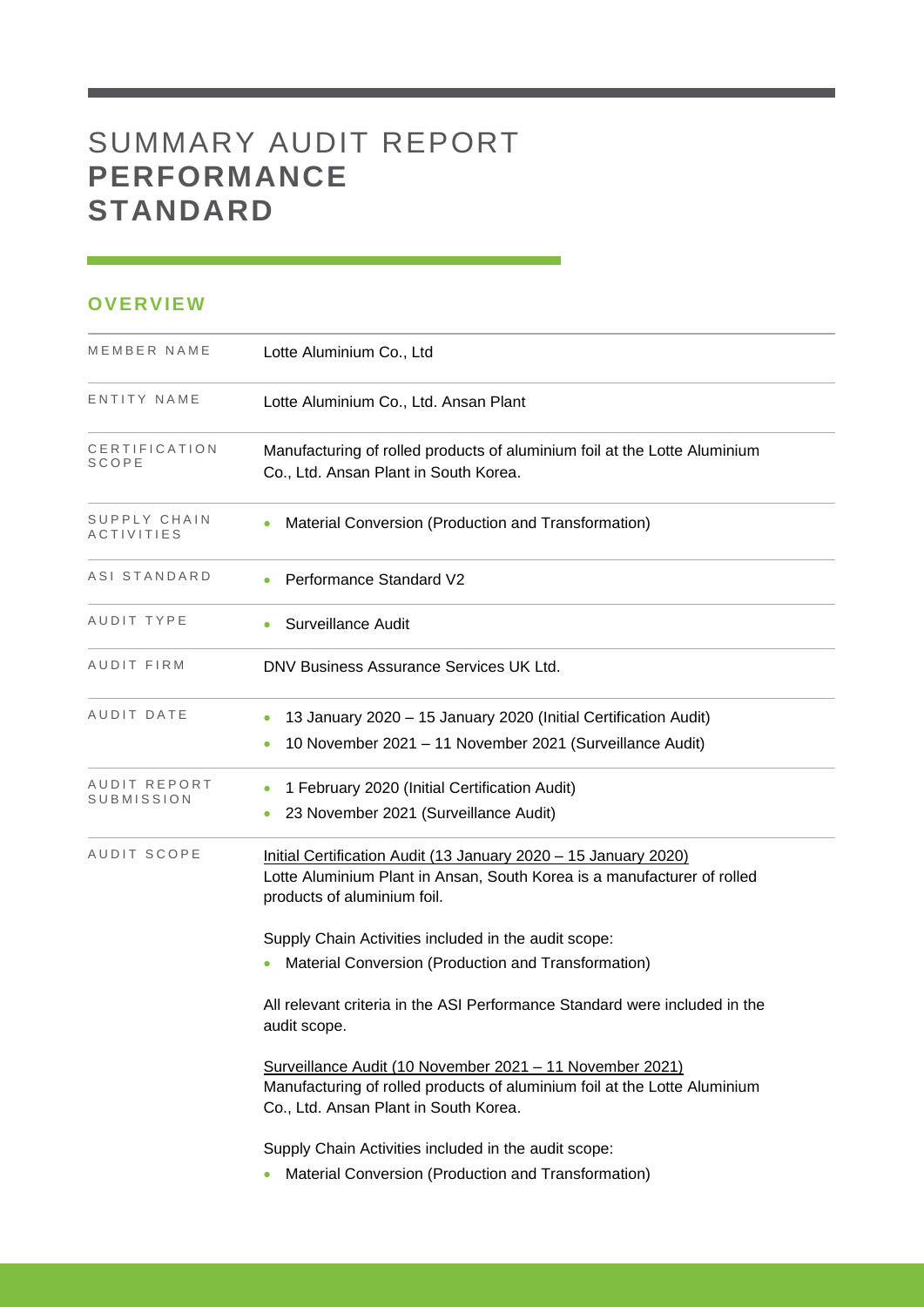|                                | All relevant criteria in the ASI Performance Standard were included in the<br>audit scope.                                                                                               |
|--------------------------------|------------------------------------------------------------------------------------------------------------------------------------------------------------------------------------------|
| AUDIT<br>OUTCOME               | Certification                                                                                                                                                                            |
| AUDIT<br>METHODOLOGY           | The Auditors confirm that:                                                                                                                                                               |
| <b>DECLARATION</b>             | $\boxtimes$ The information provided by the Entity is true and accurate to the best<br>knowledge of the Auditor(s) preparing this report.                                                |
|                                | The findings are based on verified Objective Evidence relevant to the<br>M<br>time period for the Audit, traceable and unambiguous.                                                      |
|                                | The Audit Scope and audit methodology are sufficient to establish<br>M<br>confidence that the findings are indicative of the performance of the<br>Entity's defined Certification Scope. |
|                                | The Auditor(s) have acted in a manner deemed ethical, truthful, accurate<br>M<br>professional, independent and objective.                                                                |
| <b>CERTIFICATION</b><br>PERIOD | 18 February 2020 - 17 February 2023                                                                                                                                                      |
| NEXT AUDIT<br>TYPE             | <b>Re-Certification Audit</b>                                                                                                                                                            |
| NEXT AUDIT<br><b>DUE DATE</b>  | 17 February 2023                                                                                                                                                                         |
| CERTIFICATE<br>NUMBER          | 75                                                                                                                                                                                       |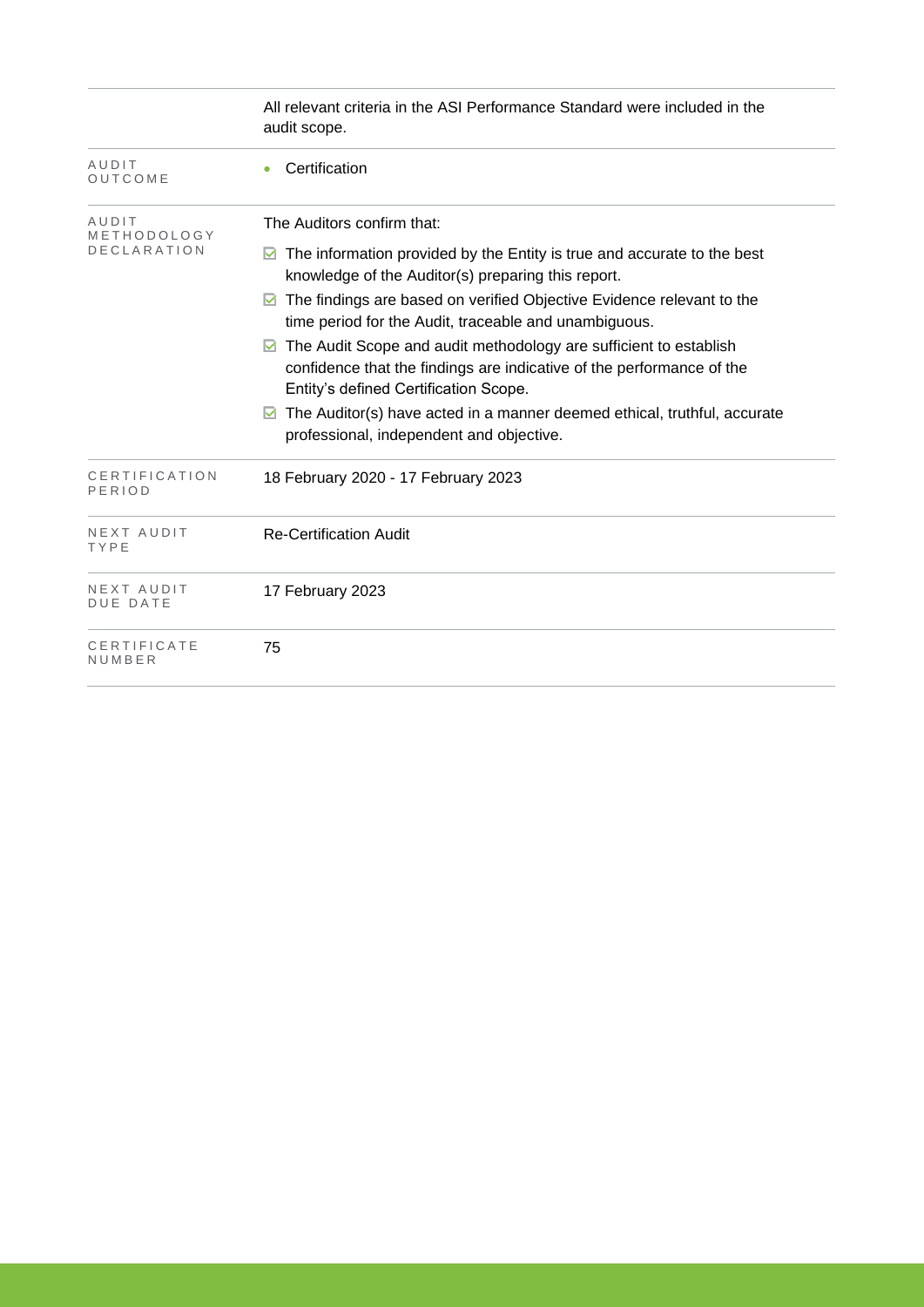## **SUMMARY OF FINDINGS**

| <b>CRITERION</b>                                                                 | <b>RATING</b> | COMMENT                                                                                                                                                                                                                                                                                                                                                                                                                                                                                                                                                               |  |
|----------------------------------------------------------------------------------|---------------|-----------------------------------------------------------------------------------------------------------------------------------------------------------------------------------------------------------------------------------------------------------------------------------------------------------------------------------------------------------------------------------------------------------------------------------------------------------------------------------------------------------------------------------------------------------------------|--|
| PRINCIPLE 1 BUSINESS INTEGRITY                                                   |               |                                                                                                                                                                                                                                                                                                                                                                                                                                                                                                                                                                       |  |
| 1.1 Legal Compliance                                                             | Conformance   | The Entity has developed and implemented<br>policies, systems, procedures and processes that<br>conform to requirements in the ASI Performance<br>Standard on Legal Compliance. The Entity has<br>systems in place to maintain awareness of and to<br>ensure compliance with Applicable Law. The<br>information on Legal Compliance is addressed in<br>the Entity's Sustainability Report (Compliance<br>Management Section), accessible at:<br><u>https://www.lotteal.co.kr/down/★2021년%20지속</u><br>가능경영보고서.pdf                                                      |  |
| 1.2 Anti-Corruption                                                              | Conformance   | Policies and processes including a Code of<br>Conduct and Management Procedure of Anti-<br>Corruption to identify and prevent corruption are<br>established and implemented, and employees are<br>provided with training on these processes. The<br>Entity prohibits Corruption in all its forms,<br>including Extortion and Bribery, consistent with<br>Applicable Law and prevailing international<br>standards. The Entity's Policy on Business Ethics<br>is established, and it is accessible at:<br>https://www.lotteal.co.kr/manage/ethicsManage_e<br>thics.asp |  |
| 1.3 Code of Conduct                                                              | Conformance   | The Entity's Code of Conduct including principles<br>related to environmental, social and governance<br>performance is in place. The Entity has<br>implemented adequate measures including<br>training and communication to raise awareness of<br>the code among business partners and suppliers.<br>The Code of Conduct is available for all interested<br>stakeholders at the following links:<br>https://www.lotteal.co.kr/manage/ethicsManage_e<br>thics.asp<br>https://www.lotteal.co.kr/down/(2.4)%20ASI%20행<br>동강령.pdf                                         |  |
| PRINCIPLE 2 POLICY & MANAGEMENT                                                  |               |                                                                                                                                                                                                                                                                                                                                                                                                                                                                                                                                                                       |  |
| 2.1a Environmental, Social, and<br>Governance Policy (implement and<br>maintain) | Conformance   | The Management Policies are consistent with the<br>environmental, social, and governance practices.<br>Policies are addressed in the Entity's<br><b>Sustainability Report (Sustainability Strategy</b><br>Section), accessible at:<br><u>https://www.lotteal.co.kr/down/★2021년%20지속</u><br>가능경영보고서.pdf                                                                                                                                                                                                                                                                |  |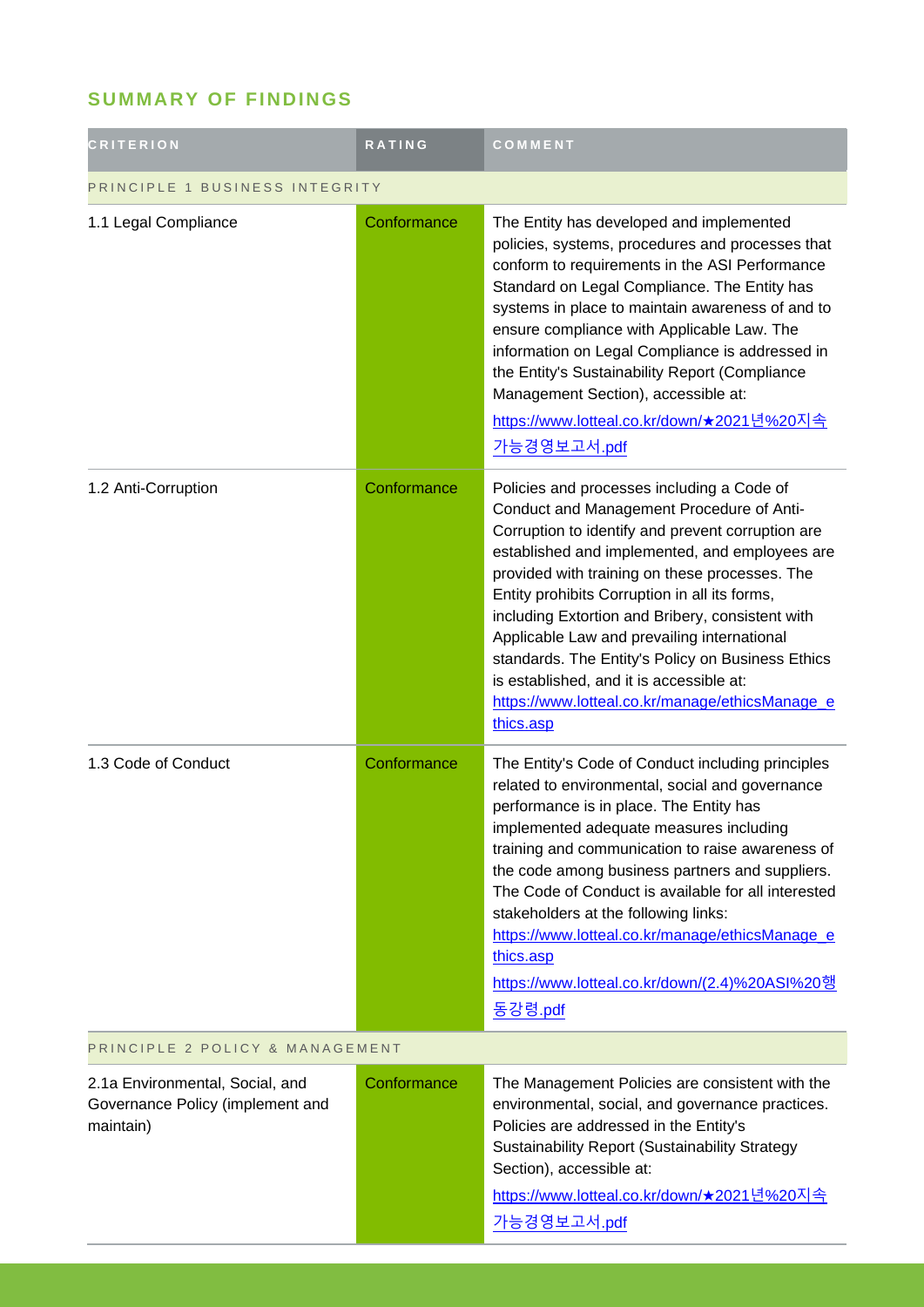| <b>CRITERION</b>                                                              | <b>RATING</b> | COMMENT                                                                                                                                                                                                                                                                                                                                                                                                                                                                                                                        |
|-------------------------------------------------------------------------------|---------------|--------------------------------------------------------------------------------------------------------------------------------------------------------------------------------------------------------------------------------------------------------------------------------------------------------------------------------------------------------------------------------------------------------------------------------------------------------------------------------------------------------------------------------|
| 2.1b Environmental, Social, and<br>Governance Policy (senior<br>management)   | Conformance   | The Entity has endorsement and support from<br>Senior Management in order to provide sufficient<br>resources for regular review of Policies, meeting<br>the ASI Performance Standard requirements.<br>Senior Management demonstrates commitment to<br>the implemented Policies.                                                                                                                                                                                                                                                |
| 2.1c Environmental, Social, and<br>Governance Policy (communication)          | Conformance   | The Policies are available for internal and external<br>stakeholders through training or by accessing the<br>Entity's website:<br>https://www.lotteal.co.kr/manage/ethicsManage_e<br>thics.asp<br>Policies are also presented in the Entity's<br>Sustainability Report (Sustainability Strategy<br>Section), for communication with internal and<br>external stakeholders, accessible at:<br><u>https://www.lotteal.co.kr/down/★2021년%20지속</u><br>가능경영보고서.pdf                                                                  |
| 2.2 Leadership                                                                | Conformance   | A Senior Management Representative has been<br>appointed. The overall responsibility and authority<br>of the role is defined to ensure conformance with<br>the ASI Performance Standard.                                                                                                                                                                                                                                                                                                                                       |
| 2.3a Environmental and Social<br><b>Management Systems</b><br>(environmental) | Conformance   | A documented Environmental Management<br>System is established and maintained. The Entity<br>holds a valid ISO 14001:2015 Environmental<br>Management System certificate. The ISO<br>14001:2015 certificate is accessible through the<br>Entity's Sustainability Report (Environmental<br>Management Section):<br><u>https://www.lotteal.co.kr/down/★2021년%20지속</u><br>가능경영보고서.pdf<br>and the Certification Body's website, accessible<br>at:<br>https://www.kfq.or.kr/_KR/_Certification/_Informati<br>on/Information 04.aspx |
| 2.3b Environmental and Social<br>Management Systems (social)                  | Conformance   | The Entity's Social Management System is<br>established and implemented. Social and<br>Occupational Health and Safety impacts are<br>identified and assessed, and the associated<br>management provisions for preventing and/or<br>mitigating these impacts are established and<br>implemented. The Entity is certified against ISO<br>45001:2018, and holds a valid ISO 45001:2018<br>Occupational Health and Safety Management<br>System certificate.                                                                        |
| 2.4 Responsible Sourcing                                                      | Conformance   | The Entity identifies the major next tier suppliers,<br>and conducts second party Due Diligence audits,                                                                                                                                                                                                                                                                                                                                                                                                                        |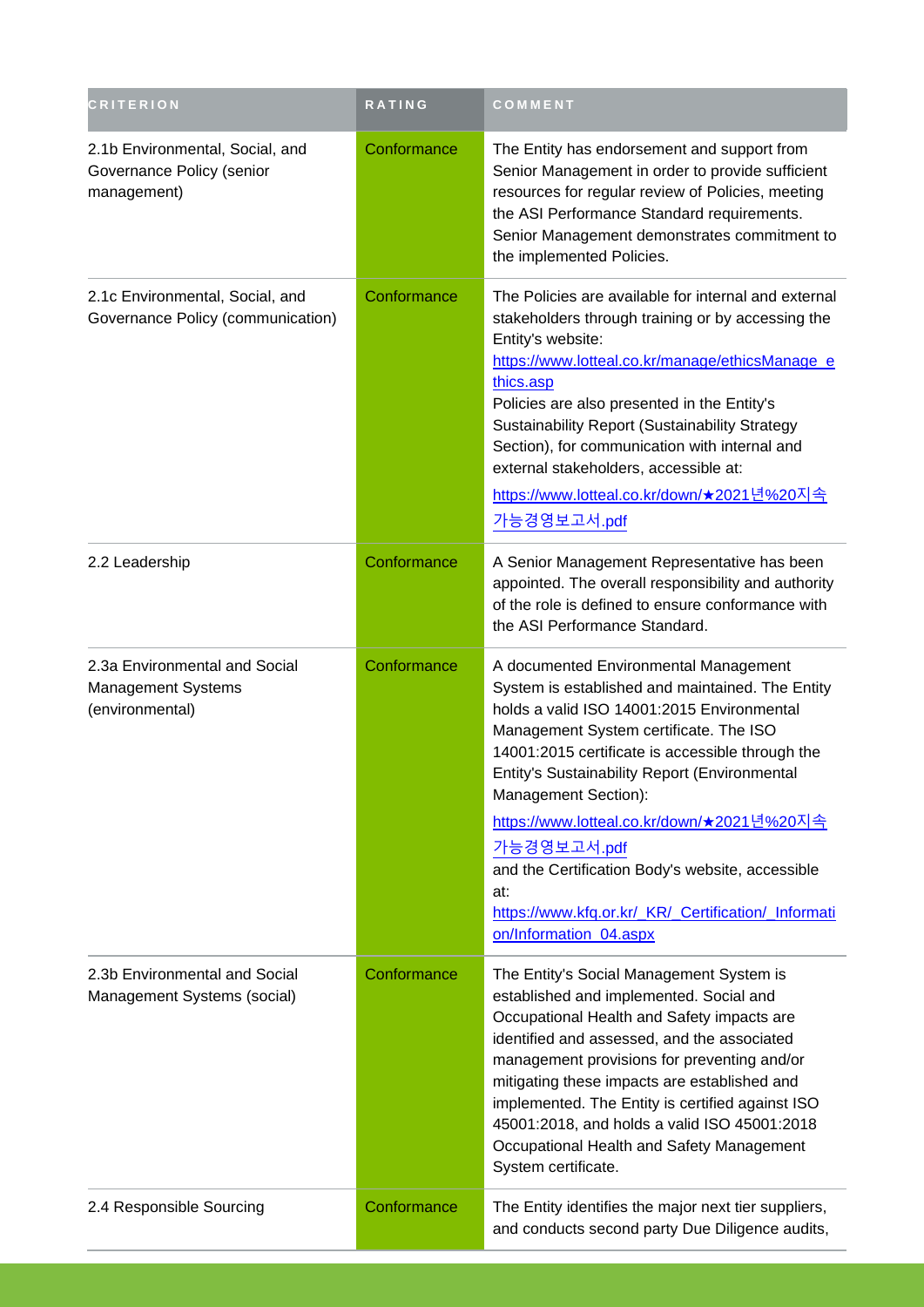| <b>CRITERION</b>                                      | RATING      | COMMENT                                                                                                                                                                                                                                                                                                                                                                                                                                                                                                                                                                                                                                                                                                                                                                                                                                                    |  |
|-------------------------------------------------------|-------------|------------------------------------------------------------------------------------------------------------------------------------------------------------------------------------------------------------------------------------------------------------------------------------------------------------------------------------------------------------------------------------------------------------------------------------------------------------------------------------------------------------------------------------------------------------------------------------------------------------------------------------------------------------------------------------------------------------------------------------------------------------------------------------------------------------------------------------------------------------|--|
|                                                       |             | and requests suppliers to implement corrective<br>actions upon the audit findings to improve the<br>performance against the ASI Performance<br>Standard. The Procurement Team and relevant<br>personnel are trained on responsible sourcing<br>requirements. The Purchasing Policy is published<br>in the Entity's Sustainability Report (Procurement<br>Policy: Responsible Sourcing Section), accessible<br>at:<br><u>https://www.lotteal.co.kr/down/★2021년%20지속</u><br>가능경영보고서.pdf                                                                                                                                                                                                                                                                                                                                                                      |  |
| 2.5 Impact Assessments                                | Conformance | The Entity establishes and implements the<br>documented procedures to identify and assess<br>the risks on social, environmental, health and<br>safety, and governance aspects, and takes the<br>relevant control measures based on the ASI<br>Performance Standard and associated legal<br>requirements. A process is in place to screen<br>developments, expansions, significant changes to<br>operating facilities and in the case of new projects<br>or major changes, to determine if there are<br>environmental and/or social risks and impacts that<br>require an Impact Assessment.                                                                                                                                                                                                                                                                 |  |
| 2.6 Emergency Response Plan                           | Conformance | The Entity has established an Emergency<br>Response, Business Continuity and Resumption<br>Plan covering fire, hazardous chemical leak,<br>breakdown of the environment protection facilities,<br>extreme weather, black out, safety accidents,<br>labour shortage, strike and the relevant<br>Resumption Plan. The Entity's Emergency<br>Response Plans are developed considering<br>potentially affected stakeholder groups such as<br>Communities, Workers and the Labour Union<br>Representatives. Based on the requirements of<br>ISO 14001 and ISO 45001, the Entity establishes<br>Emergency Response Plans for emergency<br>issues, and communicates with the associated<br>stakeholders. The employees are provided with<br>the relevant training courses and the evacuation<br>exercises are conducted for fire/evacuation, or<br>chemical leak. |  |
| 2.7 Mergers and Acquisitions                          | Conformance | A documented procedure for mergers and<br>acquisitions has been established and is<br>maintained. There has been no such activity since<br>2017, and to date there is no activity planned.                                                                                                                                                                                                                                                                                                                                                                                                                                                                                                                                                                                                                                                                 |  |
| 2.8 Closure, Decommissioning and<br><b>Divestment</b> | Conformance | A documented procedure for closure,<br>decommissioning and divestment is established in                                                                                                                                                                                                                                                                                                                                                                                                                                                                                                                                                                                                                                                                                                                                                                    |  |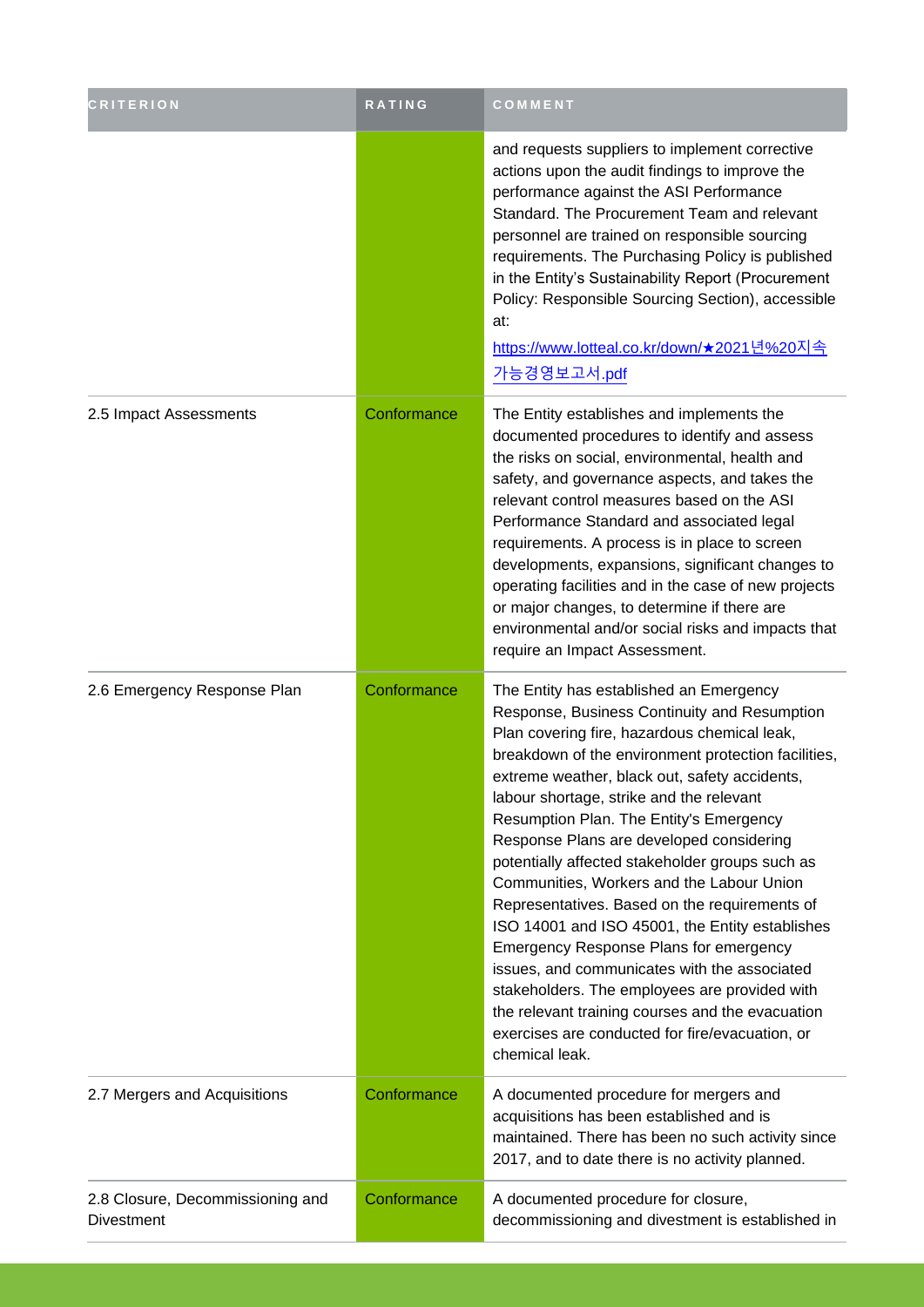| <b>CRITERION</b>                                                          | RATING                    | COMMENT                                                                                                                                                                                                                                                                                                                                                                                                                                                                                                                                                                                                                                                                                                                                                                                      |
|---------------------------------------------------------------------------|---------------------------|----------------------------------------------------------------------------------------------------------------------------------------------------------------------------------------------------------------------------------------------------------------------------------------------------------------------------------------------------------------------------------------------------------------------------------------------------------------------------------------------------------------------------------------------------------------------------------------------------------------------------------------------------------------------------------------------------------------------------------------------------------------------------------------------|
|                                                                           |                           | accordance with requirement of the ASI<br>Performance Standard. There has been no such<br>activity since 2010, and to date there is no activity<br>planned.                                                                                                                                                                                                                                                                                                                                                                                                                                                                                                                                                                                                                                  |
| PRINCIPLE 3 TRANSPARENCY                                                  |                           |                                                                                                                                                                                                                                                                                                                                                                                                                                                                                                                                                                                                                                                                                                                                                                                              |
| 3.1 Sustainability Reporting                                              | Conformance               | The annual Sustainability Report including<br>relevant environment, social and governance<br>aspects in local language is established, and<br>published by the Entity. The Report is published<br>on the Entity's website:<br><u>https://www.lotteal.co.kr/down/★2021년%20지속</u><br>가능경영보고서.pdf                                                                                                                                                                                                                                                                                                                                                                                                                                                                                               |
| 3.2 Non-compliance and liabilities                                        | Minor Non-<br>Conformance | There have been no significant fines, judgments,<br>penalties and non-monetary sanctions for failure<br>to comply with the Applicable Law imposed on the<br>Entity in the last three years. The Entity's<br>Sustainability Report 2020 including information<br>on legal compliance (Compliance Management<br>Section) is issued, and is accessible through the<br>Entity's website:<br><u>https://www.lotteal.co.kr/down/★2021년%20지속</u><br>가능경영보고서.pdf<br>However, there is one Minor Non-Conformance<br>raised on insufficient information disclosure.<br>There is no clear information disclosed in the<br>Entity's Sustainability Report on, or the absence<br>of, significant fines, judgments, penalties and non-<br>monetary sanctions for failure to comply with<br>Applicable Law. |
| 3.3a Payments to governments (legal<br>and contractual)                   | Conformance               | The Annual Finance Report was audited by a third<br>party. Disclosure of financial information, and<br>Corporate Tax Payments are addressed on the<br>public website:<br>http://dart.fss.or.kr<br>Also, in the Entity's Sustainability Report (Tax<br>Payment Section), accessible at:<br><u>https://www.lotteal.co.kr/down/★2021년%20지속</u><br>가능경영보고서.pdf                                                                                                                                                                                                                                                                                                                                                                                                                                   |
| 3.3b Payments to governments<br>(disclosure - bauxite mining)             | Not Applicable            | This Criterion is not applicable to the Entity's<br>Certification Scope.                                                                                                                                                                                                                                                                                                                                                                                                                                                                                                                                                                                                                                                                                                                     |
| 3.4 Stakeholder complaints,<br>grievances and requests for<br>information | Conformance               | Internal and external<br>Whistleblowing/Complaint/Grievance Mechanisms<br>are in place (e.g. anonymous reporting, email and<br>physical address), and accessible through the<br>Entity's website:                                                                                                                                                                                                                                                                                                                                                                                                                                                                                                                                                                                            |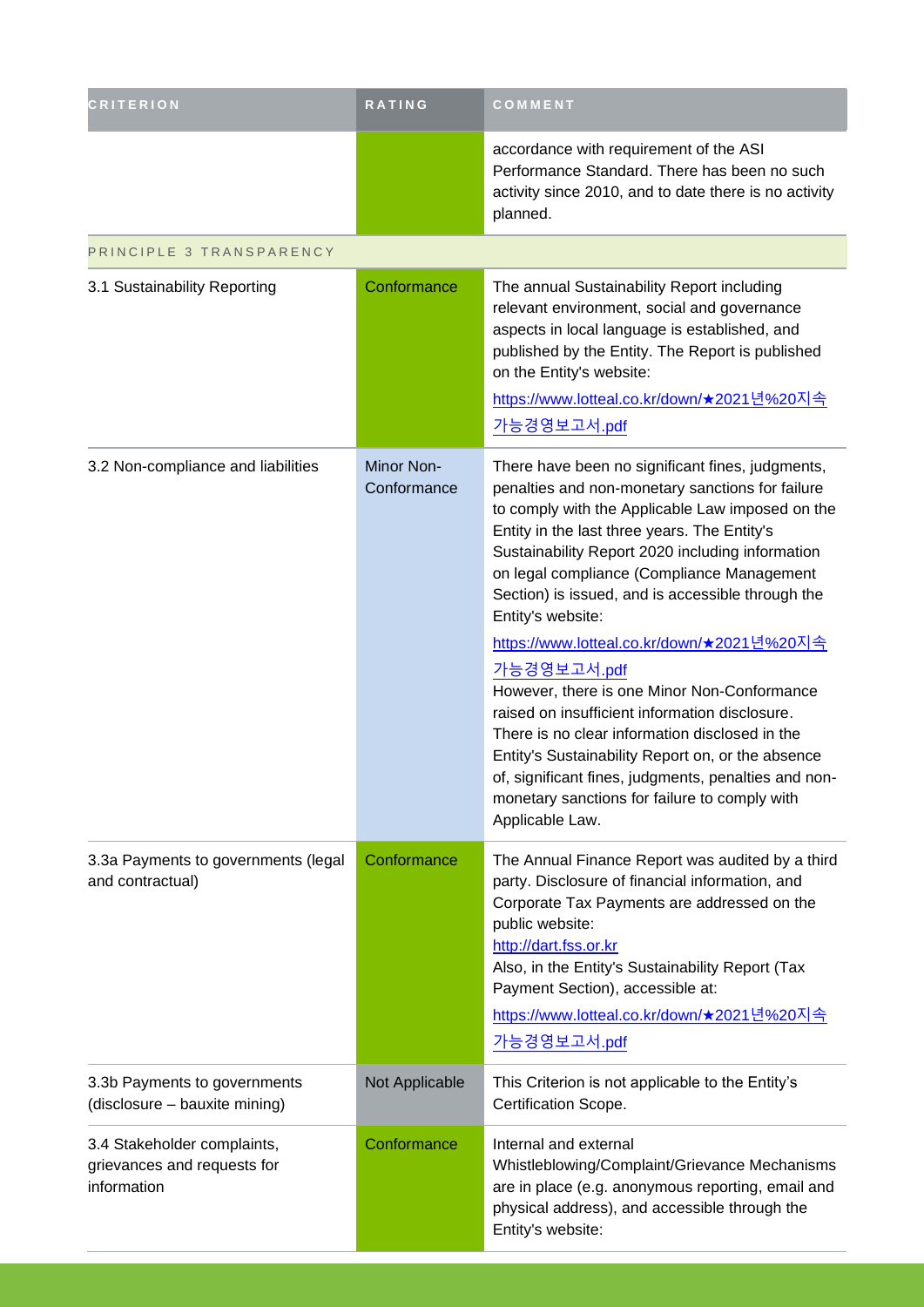| <b>CRITERION</b>                                                   | RATING      | COMMENT                                                                                                                                                                                                                                                                                                                                                            |
|--------------------------------------------------------------------|-------------|--------------------------------------------------------------------------------------------------------------------------------------------------------------------------------------------------------------------------------------------------------------------------------------------------------------------------------------------------------------------|
|                                                                    |             | https://www.lotteal.co.kr/manage/ethicsManage_si<br>nmungo.asp<br>The Compliance and Grievance Reporting<br>System is introduced in the Entity's Sustainability<br>Report (Ethics Management Section), accessible<br>at:<br>https://www.lotteal.co.kr/down/★2021년%20지속<br>가능경영보고서.pdf                                                                              |
| PRINCIPLE 4 MATERIAL STEWARDSHIP                                   |             |                                                                                                                                                                                                                                                                                                                                                                    |
| 4.1a Environmental Life Cycle<br>Assessment (life cycle impacts)   | Conformance | The environmental Life Cycle Assessment is<br>conducted and documented. The Life Cycle<br>Assessment Report is publicly available at the<br>Entity's website:<br>https://www.lotteal.co.kr/down/(4.2)%20LCA분석<br>자료.pdf                                                                                                                                            |
| 4.1b Environmental Life Cycle<br>Assessment (cradle to gate)       | Conformance | The Entity has provided cradle-to-gate Life Cycle<br>Assessment (LCA) information on its Aluminium<br>products. The Environmental Life Cycle<br>Assessment report can be provided for external<br>communication if required. There have been no<br>requests to date.                                                                                               |
| 4.1c Environmental Life Cycle<br>Assessment (public communication) | Conformance | How to communicate with customers or other<br>interested parties is defined in the written<br>Communication Procedure in the Entity's<br>Environment Management System. The<br>Environmental Life Cycle Assessment Report is<br>published at the Entity's website:<br>https://www.lotteal.co.kr/down/(4.2)%20LCA분석<br>자료.pdf                                       |
| 4.2 Product design                                                 | Conformance | The Entity integrates relevant objectives in the<br>design and development process for products to<br>enhance sustainability, including the<br>environmental life cycle impacts of the end<br>products.<br>More information is available in the Entity's Life<br>Cycle Assessment Report, accessible at:<br>https://www.lotteal.co.kr/down/(4.2)%20LCA분석<br>자료.pdf |
| 4.3a Aluminium Process Scrap<br>(targets)                          | Conformance | The Entity has a target to minimize generation of<br>Aluminium Process Scrap within its own<br>operations, and the Entity collects all Process<br>Scrap which is sold externally for recycling. Solid<br>Waste Management is addressed in the Entity's                                                                                                             |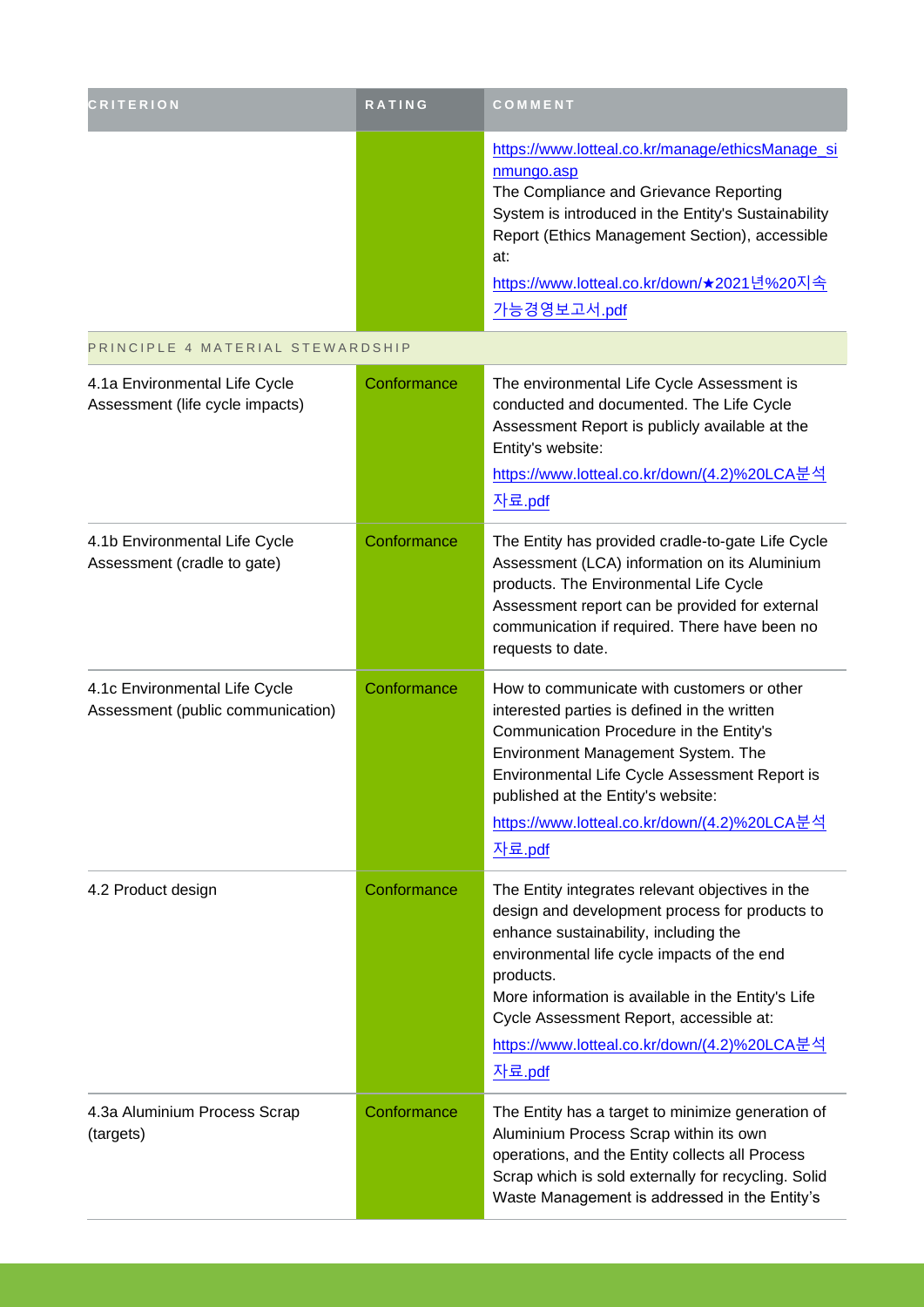| <b>CRITERION</b>                                                         | RATING      | COMMENT                                                                                                                                                                                                                                                                                                                                                                                                                                                                                                                                       |
|--------------------------------------------------------------------------|-------------|-----------------------------------------------------------------------------------------------------------------------------------------------------------------------------------------------------------------------------------------------------------------------------------------------------------------------------------------------------------------------------------------------------------------------------------------------------------------------------------------------------------------------------------------------|
|                                                                          |             | Sustainability Report (ESG Indicator -<br>Environment Section), accessible at:<br><u>https://www.lotteal.co.kr/down/★2021년%20지속</u><br>가능경영보고서.pdf                                                                                                                                                                                                                                                                                                                                                                                            |
| 4.3b Aluminium Process Scrap (alloy<br>separation)                       | Conformance | Due to the nature of the products present at the<br>Entity, alloy separation for Aluminium Process<br>Scrap is not required.                                                                                                                                                                                                                                                                                                                                                                                                                  |
| 4.4a Collection and recycling of<br>products at end-of-life (strategy)   | Conformance | The Entity's product is used for food or<br>pharmaceutical packaging purposes, therefore<br>recycled Aluminium cannot be used in the Entity's<br>production and the end product cannot be reused.<br>For this reason, the Entity has a strategy to<br>reduce Process Scrap sold to collectors to reduce<br>the generation of recycled Aluminium.                                                                                                                                                                                              |
| 4.4b Collection and recycling of<br>products at end-of-life (engagement) | Conformance | There is no mandated local or national collection<br>and use of Aluminium Scrap in Korea. Recycled<br>Aluminium is not suitable for the Entity's product<br>as it is for food packaging or pharmaceutical<br>packaging purposes and the end product cannot<br>be reused. For this reason, activities in the Entity<br>to reduce Process Scrap are implemented to<br>reduce the generation of recycled Aluminium, and<br>also in discussion with main clients to use of<br>materials containing recycled Aluminium in the<br>Entity's product. |
| PRINCIPLE 5 GREENHOUSE GAS EMISSIONS                                     |             |                                                                                                                                                                                                                                                                                                                                                                                                                                                                                                                                               |
| 5.1 Disclosure of GHG emissions and<br>energy use                        | Conformance | The major Scope 1 and 2 Greenhouse Gas<br>(GHG) emissions and energy use by source are<br>tracked, calculated and documented annually.<br>The GHG emissions in 2019 and 2020 are<br>published in the Entity's Sustainability Report<br>(Environmental Management Section / ESG<br>Indicator - Environment Section), accessible at:<br><u>https://www.lotteal.co.kr/down/★2021년%20지속</u>                                                                                                                                                       |
|                                                                          |             | 가능경영보고서.pdf                                                                                                                                                                                                                                                                                                                                                                                                                                                                                                                                   |
| 5.2 GHG emissions reductions                                             | Conformance | The Entity has established a GHG emission<br>reduction target for 2021 based on the 2020 GHG<br>emission level, aligning with the group target<br>assigned. The associated Management Program<br>is established and implemented. The annual GHG<br>emission reduction target is monitored, and<br>relevant information is included in the Entity's<br><b>Sustainability Report (Environmental</b><br>Management Section / ESG Indicator -<br>Environment Section), accessible at:                                                             |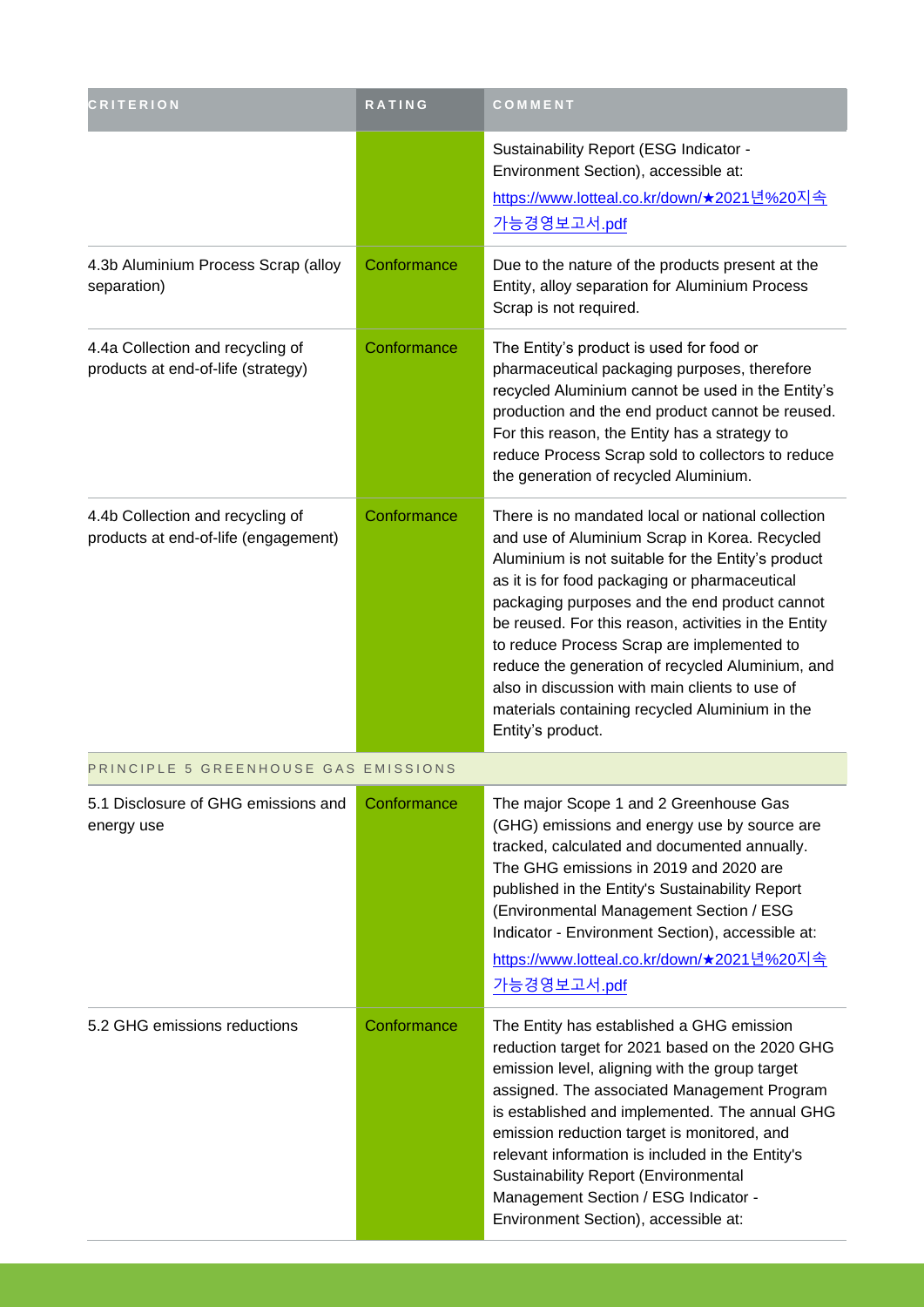| <b>CRITERION</b>                                                     | RATING         | COMMENT                                                                                                                                                                                                                                                                                                                                 |
|----------------------------------------------------------------------|----------------|-----------------------------------------------------------------------------------------------------------------------------------------------------------------------------------------------------------------------------------------------------------------------------------------------------------------------------------------|
|                                                                      |                | https://www.lotteal.co.kr/down/★2021년%20지속<br>가능경영보고서.pdf                                                                                                                                                                                                                                                                               |
| 5.3a Aluminium Smelting<br>(management system)                       | Not Applicable | This Criterion is not applicable to the Entity's<br>Certification Scope.                                                                                                                                                                                                                                                                |
| 5.3b Aluminium Smelting (up to and<br>including 2020)                | Not Applicable | This Criterion is not applicable to the Entity's<br>Certification Scope.                                                                                                                                                                                                                                                                |
| 5.3c Aluminium Smelting (after 2020)                                 | Not Applicable | This Criterion is not applicable to the Entity's<br>Certification Scope.                                                                                                                                                                                                                                                                |
| PRINCIPLE 6 EMISSIONS, EFFLUENTS AND WASTE                           |                |                                                                                                                                                                                                                                                                                                                                         |
| 6.1 Emissions to Air                                                 | Conformance    | The emissions from the tempering process is the<br>major source of Emissions to Air, and a scrubber<br>is used for the treatment. The waste air is<br>collected and treated before emission to mitigate<br>adverse impacts. The internal and external<br>Monitoring Reports indicates that emissions meet<br>the local emission limits. |
| 6.2 Discharges to Water                                              | Conformance    | Discharges to Water is covered and managed<br>within the Environmental Management System.<br>The Entity has established water reduction targets<br>(2% reduction in 2021 compared to last year), and<br>establish related plans to achieve targets and to<br>minimize adverse impacts.                                                  |
| 6.3a Assessment and Management<br>of Spills and Leakage (assessment) | Conformance    | An assessment of risk areas where Spills and<br>Leakage may contaminate air, water and soil is<br>undertaken through the Environmental Impact<br>Assessment Process of the Entity's Environmental<br>Management System. The leakage of rolling oil<br>and wastewater stored are assessed as the major<br>risks.                         |
| 6.3b Assessment and Management<br>of Spills and Leakage (management) | Conformance    | Assessment and management of Spills and<br>Leakage is defined in the Entity's Environmental<br>Management System. Major Spills and Leakages<br>are controlled and communicated by the Entity's<br>Emergency Response Team.                                                                                                              |
| 6.4a Reporting of Spills (immediate<br>disclosure)                   | Conformance    | Reporting of Spills and Leakage is defined in<br><b>Entity's Emergency Response Reporting</b><br>Procedure. No Spills and Leakage occurred in the<br>last three years, and relevant information is<br>published in the Entity's Sustainability Report<br>(Environmental Management Section), accessible<br>at:                          |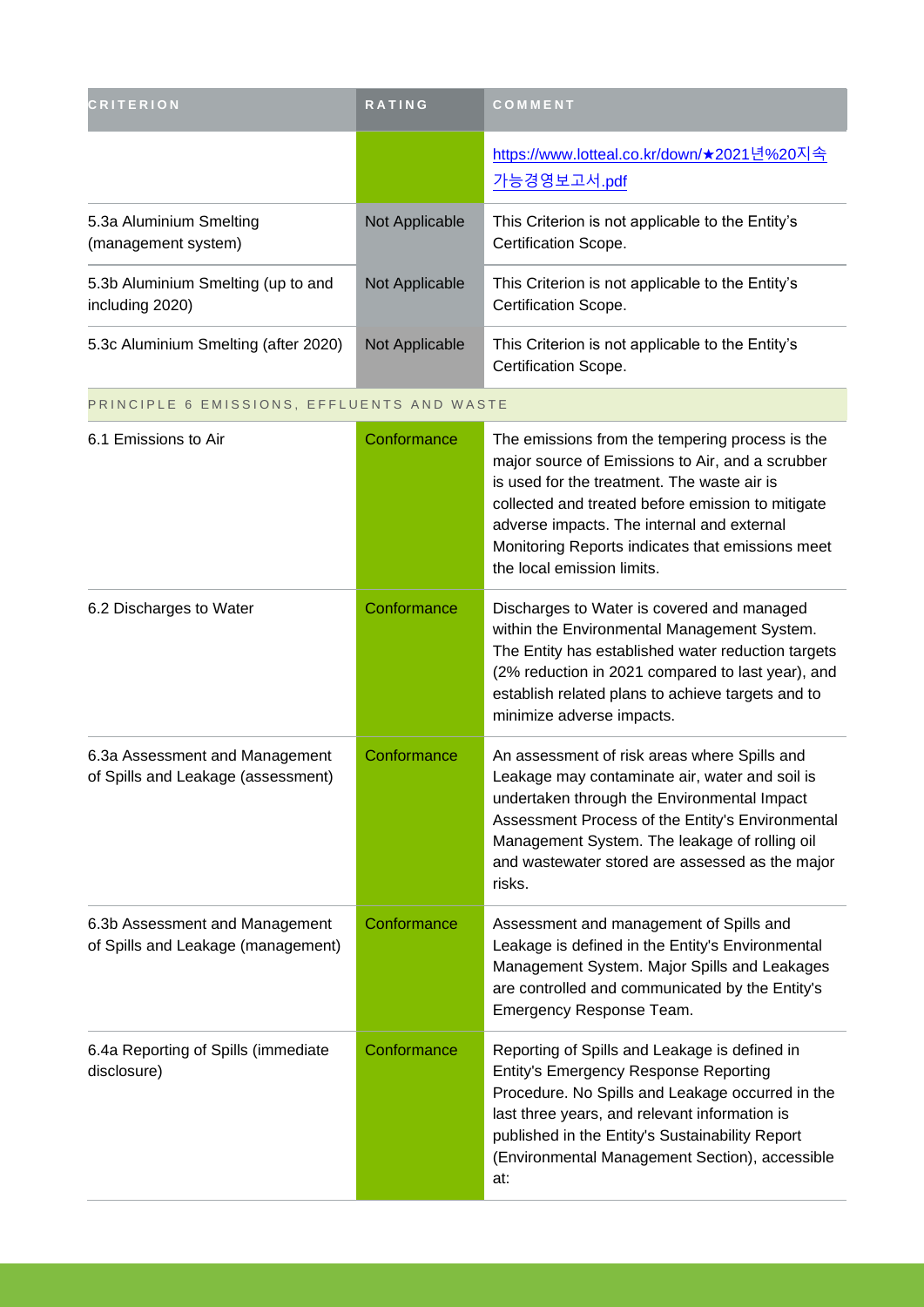| <b>CRITERION</b>                                          | RATING         | COMMENT                                                                                                                                                                                                                                                                                                                                                                                                                                         |
|-----------------------------------------------------------|----------------|-------------------------------------------------------------------------------------------------------------------------------------------------------------------------------------------------------------------------------------------------------------------------------------------------------------------------------------------------------------------------------------------------------------------------------------------------|
|                                                           |                | <u>https://www.lotteal.co.kr/down/★2021년%20지속</u><br>가능경영보고서.pdf                                                                                                                                                                                                                                                                                                                                                                                |
| 6.4b Reporting of Spills (regular<br>reporting)           | Conformance    | The Impact Assessments of the Spills and<br>Leakage and remediation actions taken is<br>included in the Entity's Annual Sustainability<br>Report. No Spills and Leakage occurred in the<br>last three years, and relevant information is<br>published in the Entity's Sustainability Report<br>(Environmental Management Section), accessible<br>at:<br><u>https://www.lotteal.co.kr/down/★2021년%20지속</u><br>가능경영보고서.pdf                        |
| 6.5a Waste management and<br>reporting (strategy)         | Conformance    | Waste management is covered in the<br>Environment Management System. The Entity<br>has established a waste management strategy as<br>per the Waste Mitigation Hierarchy. The<br>Hazardous Waste is transferred and disposed by<br>the qualified suppliers, verified before signing the<br>Disposal Agreement. The waste reduction target<br>is established to minimize the negative impact,<br>and the achievement status is monitored monthly. |
| 6.5b Waste management and<br>reporting (disclosure)       | Conformance    | The Entity publicly discloses its Waste generation<br>and methods of disposal. The quantities of Non-<br>Hazardous and Hazardous Waste generated in<br>the operation is reported in the Entity's<br>Sustainability Report (ESG Indicator -<br>Environment Section), accessible at:<br><u>https://www.lotteal.co.kr/down/★2021년%20지속</u><br>가능경영보고서.pdf                                                                                          |
| 6.6a Bauxite Residue (storage<br>construction)            | Not Applicable | This Criterion is not applicable to the Entity's<br>Certification Scope.                                                                                                                                                                                                                                                                                                                                                                        |
| 6.6b Bauxite Residue (integrity<br>checks and controls)   | Not Applicable | This Criterion is not applicable to the Entity's<br>Certification Scope.                                                                                                                                                                                                                                                                                                                                                                        |
| 6.6c Bauxite Residue (water<br>discharge)                 | Not Applicable | This Criterion is not applicable to the Entity's<br>Certification Scope.                                                                                                                                                                                                                                                                                                                                                                        |
| 6.6d Bauxite Residue (marine and<br>aquatic environments) | Not Applicable | This Criterion is not applicable to the Entity's<br>Certification Scope.                                                                                                                                                                                                                                                                                                                                                                        |
| 6.6e Bauxite Residue (start of the art<br>technologies)   | Not Applicable | This Criterion is not applicable to the Entity's<br>Certification Scope.                                                                                                                                                                                                                                                                                                                                                                        |
| 6.6f Bauxite Residue (remediation)                        | Not Applicable | This Criterion is not applicable to the Entity's<br>Certification Scope.                                                                                                                                                                                                                                                                                                                                                                        |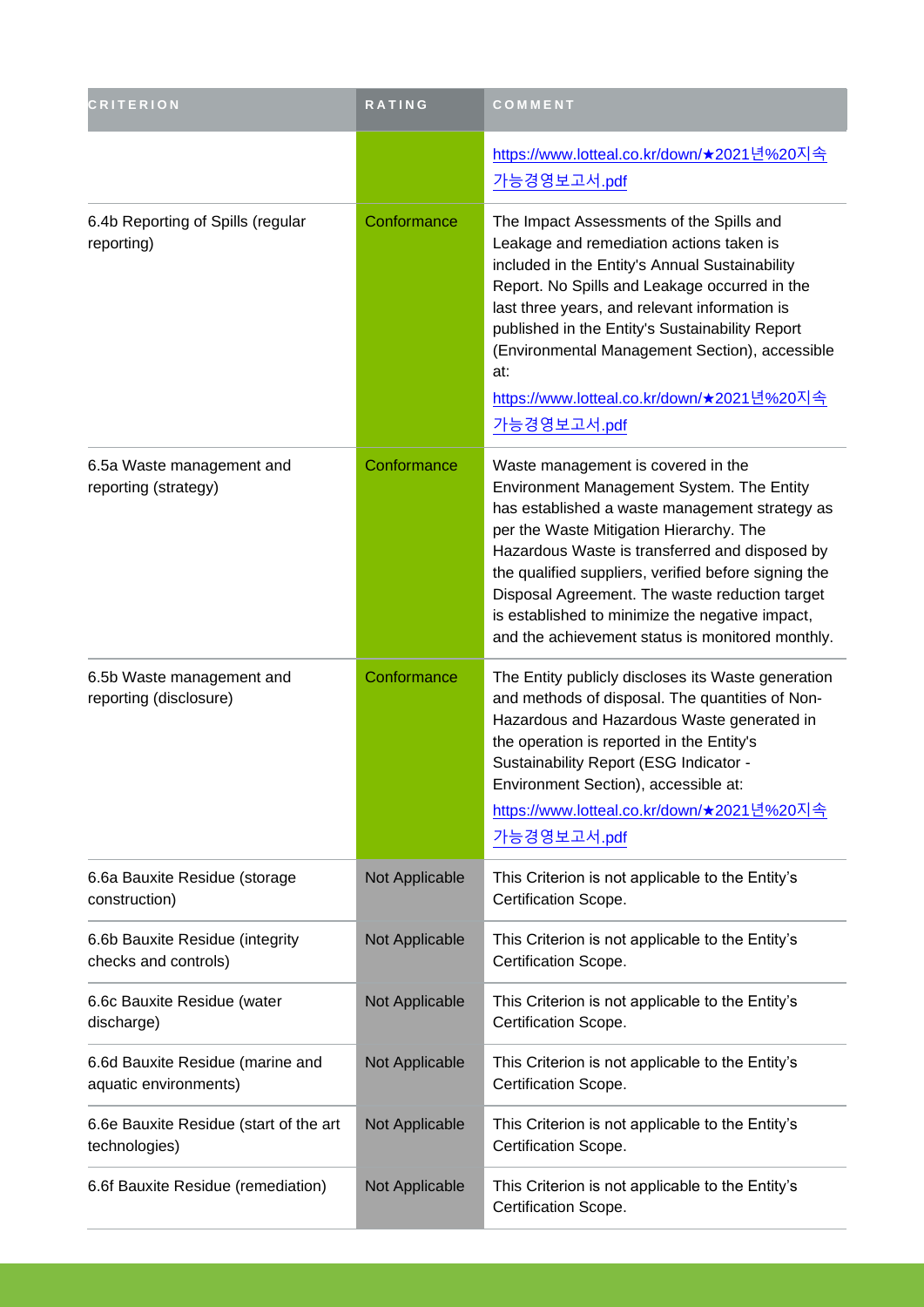| <b>CRITERION</b>                                                 | RATING         | COMMENT                                                                                                                                                                                                                                                                                                                                                                            |
|------------------------------------------------------------------|----------------|------------------------------------------------------------------------------------------------------------------------------------------------------------------------------------------------------------------------------------------------------------------------------------------------------------------------------------------------------------------------------------|
| 6.7a Spent Pot Lining (SPL) (storage<br>and management)          | Not Applicable | This Criterion is not applicable to the Entity's<br>Certification Scope.                                                                                                                                                                                                                                                                                                           |
| 6.7b Spent Pot Lining (SPL)<br>(recovery and recycling)          | Not Applicable | This Criterion is not applicable to the Entity's<br>Certification Scope.                                                                                                                                                                                                                                                                                                           |
| 6.7c Spent Pot Lining (SPL)<br>(Untreated SPL)                   | Not Applicable | This Criterion is not applicable to the Entity's<br>Certification Scope.                                                                                                                                                                                                                                                                                                           |
| 6.7d Spent Pot Lining (SPL) (review<br>of alternatives)          | Not Applicable | This Criterion is not applicable to the Entity's<br>Certification Scope.                                                                                                                                                                                                                                                                                                           |
| 6.7e Spent Pot Lining (SPL) (marine<br>and aquatic environments) | Not Applicable | This Criterion is not applicable to the Entity's<br>Certification Scope.                                                                                                                                                                                                                                                                                                           |
| 6.8a Dross (recovery)                                            | Not Applicable | This Criterion is not applicable to the Entity's<br>Certification Scope.                                                                                                                                                                                                                                                                                                           |
| 6.8b Dross (recycling)                                           | Not Applicable | This Criterion is not applicable to the Entity's<br>Certification Scope.                                                                                                                                                                                                                                                                                                           |
| 6.8c Dross (review of alternatives)                              | Not Applicable | This Criterion is not applicable to the Entity's<br>Certification Scope.                                                                                                                                                                                                                                                                                                           |
| PRINCIPLE 7 WATER STEWARDSHIP                                    |                |                                                                                                                                                                                                                                                                                                                                                                                    |
| 7.1a Water assessment (mapping)                                  | Conformance    | The water source is municipal water supply only.<br>The Entity tracks and documents its water usage.<br>The declaration of wastewater discharge is in<br>place. The water consumption is not significant<br>due to the nature of the product and production<br>processes.                                                                                                          |
| 7.1b Water assessment (risk<br>assessment)                       | Conformance    | The Entity has conducted Water Risk<br>Assessments. The Entity's operational, internal<br>and external risk in their Area of Influence is taken<br>into consideration in the Water Risk Assessment.<br>Due to the nature of the product and production<br>processes and the existing water management<br>systems, the water-related risk is low in the local<br>water environment. |
| 7.2a Water management<br>(management plans)                      | Not Applicable | This Criterion has been rated as not applicable<br>due to the low risk level identified during the risk<br>assessment.                                                                                                                                                                                                                                                             |
| 7.2b Water management (monitoring)                               | Not Applicable | This Criterion has been rated as not applicable<br>due to the low risk level identified during the risk<br>assessment.                                                                                                                                                                                                                                                             |
| 7.3 Disclosure of water usage and<br>risks                       | Conformance    | The water usage and Risks Assessment Report<br>assessed water related risks as low, this is                                                                                                                                                                                                                                                                                        |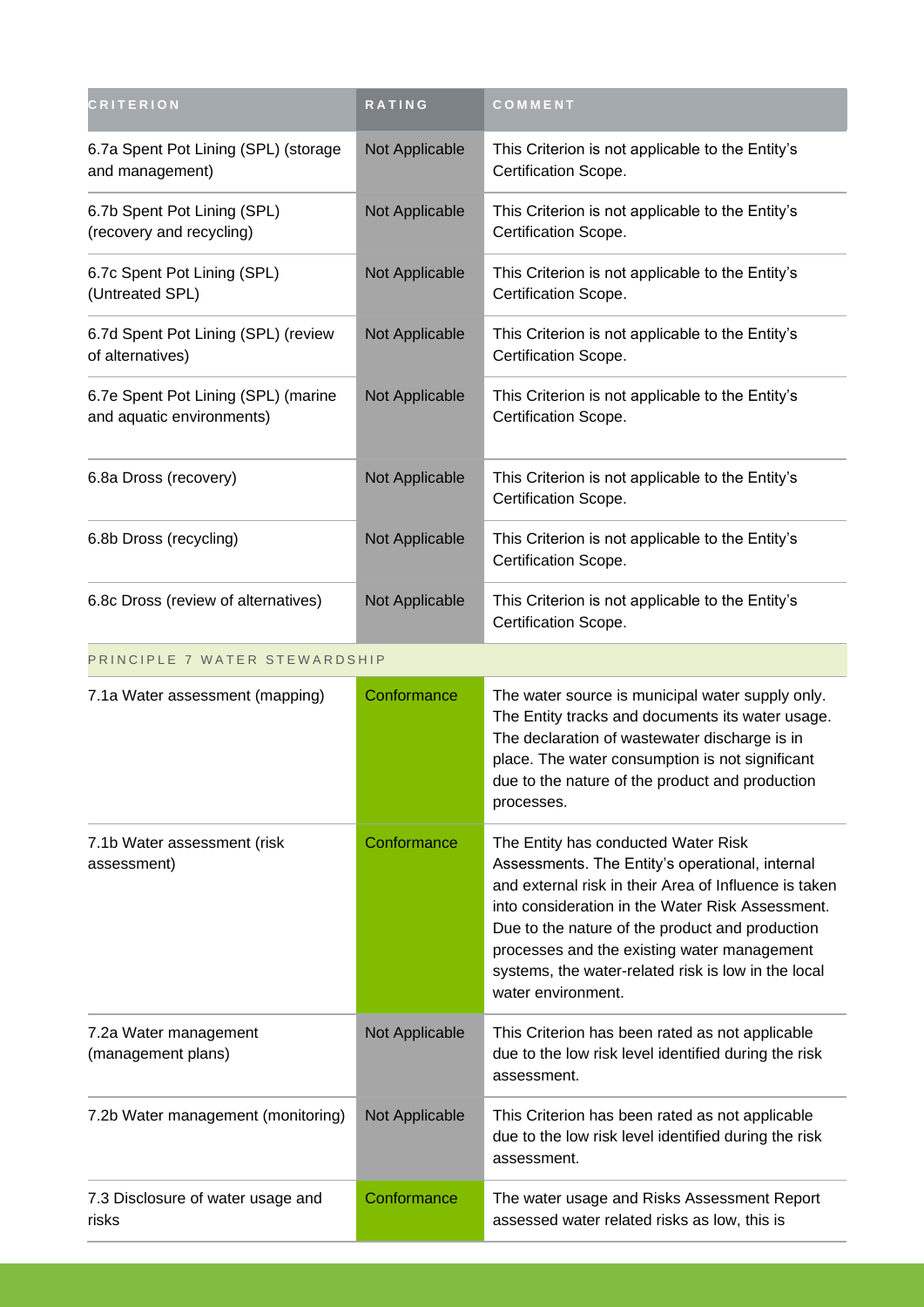| <b>CRITERION</b>                                                                          | <b>RATING</b>  | COMMENT                                                                                                                                                                                                                                                                                                                                                                                                                          |
|-------------------------------------------------------------------------------------------|----------------|----------------------------------------------------------------------------------------------------------------------------------------------------------------------------------------------------------------------------------------------------------------------------------------------------------------------------------------------------------------------------------------------------------------------------------|
|                                                                                           |                | published in the Entity's Sustainability Report<br>(Environmental Management Section / ESG<br>Indicator - Environment Section), accessible at:<br>https://www.lotteal.co.kr/down/지속가능보고서.pdf                                                                                                                                                                                                                                     |
| PRINCIPLE 8 BIODIVERSITY                                                                  |                |                                                                                                                                                                                                                                                                                                                                                                                                                                  |
| 8.1 Biodiversity assessment                                                               | Conformance    | A biodiversity risk assessment has been<br>conducted by the Entity. The biodiversity risk or<br>impact by the operation of the Entity in its internal<br>and external Area of Influence was assessed as<br>low. Relevant information on biodiversity is<br>published in the Entity's Sustainability Report<br>(Environmental Management Section), accessible<br>at:<br>https://www.lotteal.co.kr/down/★2021년%20지속<br>가능경영보고서.pdf |
| 8.2a Biodiversity management<br>(biodiversity action plans)                               | Not Applicable | This Criterion has been rated as not applicable<br>due to the low risk level identified during the risk<br>assessment.                                                                                                                                                                                                                                                                                                           |
| 8.2b Biodiversity management<br>(consultation and mitigation<br>hierarchy)                | Not Applicable | This Criterion has been rated as not applicable<br>due to the low risk level identified during the risk<br>assessment.                                                                                                                                                                                                                                                                                                           |
| 8.2c Biodiversity management<br>(reporting)                                               | Not Applicable | This Criterion has been rated as not applicable<br>due to the low risk level identified during the risk<br>assessment, and considering its location in the<br>industrial zone.                                                                                                                                                                                                                                                   |
| 8.3 Alien Species                                                                         | Conformance    | In accordance with the biodiversity risk<br>assessment report, the only source which could<br>introduce Alien Species is the wood pallets used<br>for raw material/product package. All pallets are<br>fumigated before using to prevent introduction of<br>Alien Species.                                                                                                                                                       |
| 8.4a Commitment to "No Go" in<br>World Heritage properties<br>(exploration and new mines) | Not Applicable | This Criterion is not applicable to the Entity's<br>Certification Scope.                                                                                                                                                                                                                                                                                                                                                         |
| 8.4b Commitment to "No Go" in<br>World Heritage properties (existing<br>operations)       | Not Applicable | This Criterion is not applicable to the Entity's<br>Certification Scope.                                                                                                                                                                                                                                                                                                                                                         |
| 8.5a Mine rehabilitation (best<br>available techniques)                                   | Not Applicable | This Criterion is not applicable to the Entity's<br>Certification Scope.                                                                                                                                                                                                                                                                                                                                                         |
| 8.5b Mine rehabilitation (financial<br>provisions)                                        | Not Applicable | This Criterion is not applicable to the Entity's<br>Certification Scope.                                                                                                                                                                                                                                                                                                                                                         |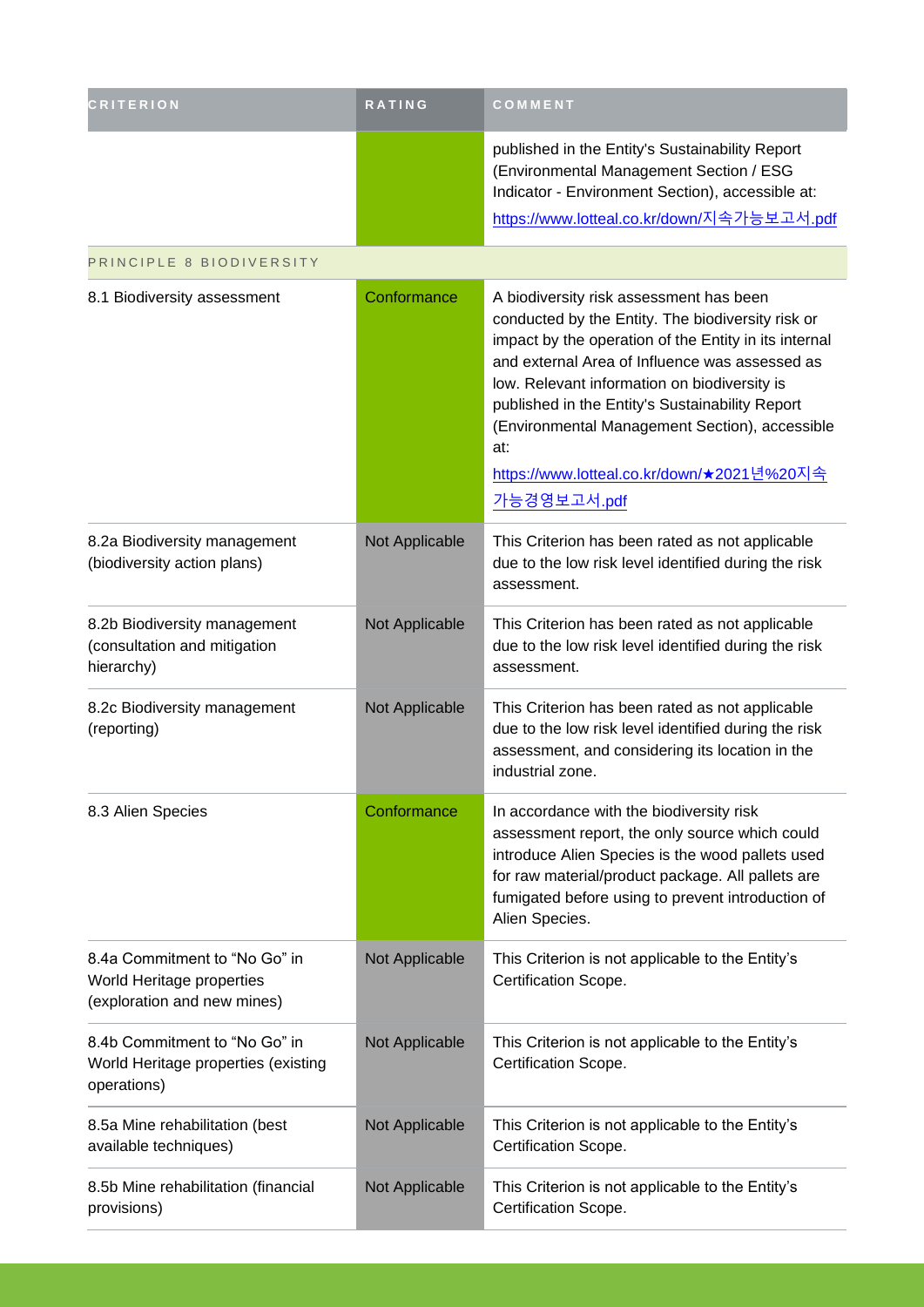| <b>CRITERION</b>                                 | RATING         | COMMENT                                                                                                                                                                                                                                                                                                                                                                               |
|--------------------------------------------------|----------------|---------------------------------------------------------------------------------------------------------------------------------------------------------------------------------------------------------------------------------------------------------------------------------------------------------------------------------------------------------------------------------------|
| PRINCIPLE 9 HUMAN RIGHTS                         |                |                                                                                                                                                                                                                                                                                                                                                                                       |
| 9.1a Human Rights Due Diligence<br>(policy)      | Conformance    | A written Policy on Human Rights has been<br>established which expresses a commitment to<br>respect Human Rights. The Policy is<br>communicated to all employees. The Entity<br>publishes the Policy in the Sustainability Report<br>(Respect of Human Rights and Labour Rights),<br>accessible at:<br><u>https://www.lotteal.co.kr/down/★2021년%20지속</u><br>가능경영보고서.pdf               |
| 9.1b Human Rights Due Diligence<br>(process)     | Conformance    | The Human Rights Due Diligence process is<br>established to identify and assess the risks and<br>impacts on Human Rights which includes the<br>Supply Chain, local Communities and Indigenous<br>People. The assessment of the Entity and of the<br>Supply Chain indicated that the overall risk level is<br>low, and there is low risk to Human Rights of the<br>other stakeholders. |
| 9.1c Human Rights Due Diligence<br>(remediation) | Conformance    | The Entity has established and publishes the<br>complaint/grievance process for stakeholders. As<br>per the risk assessment report and audit reports<br>of the Entity, no major risks or impacts are<br>reported.                                                                                                                                                                     |
| 9.2 Women's Rights                               | Conformance    | The Entity commits to respect Women's Rights.<br>The legal requirements on Women's Rights are<br>collected and identified in the Entity's Employment<br>Regulation, and the associated control measures<br>are established and implemented accordingly. No<br>complaint/grievance on Women's Rights has been<br>reported.                                                             |
| 9.3 Indigenous Peoples                           | Not Applicable | This Criterion is not applicable to the Entity's<br>Certification Scope.                                                                                                                                                                                                                                                                                                              |
| 9.4 Free, Prior, and Informed<br>Consent (FPIC)  | Not Applicable | This Criterion is not applicable to the Entity's<br>Certification Scope.                                                                                                                                                                                                                                                                                                              |
| 9.5 Cultural and sacred heritage                 | Not Applicable | This Criterion is not applicable to the Entity's<br>Certification Scope.                                                                                                                                                                                                                                                                                                              |
| 9.6a Resettlements (avoid or<br>minimise)        | Not Applicable | This Criterion is not applicable to the Entity's<br>Certification Scope.                                                                                                                                                                                                                                                                                                              |
| 9.6b Resettlements (where<br>unavoidable)        | Not Applicable | This Criterion is not applicable to the Entity's<br>Certification Scope.                                                                                                                                                                                                                                                                                                              |
| 9.7a Local Communities (rights and<br>interests) | Conformance    | The Policy on respecting the legal and customary<br>rights and interests of local Communities is in                                                                                                                                                                                                                                                                                   |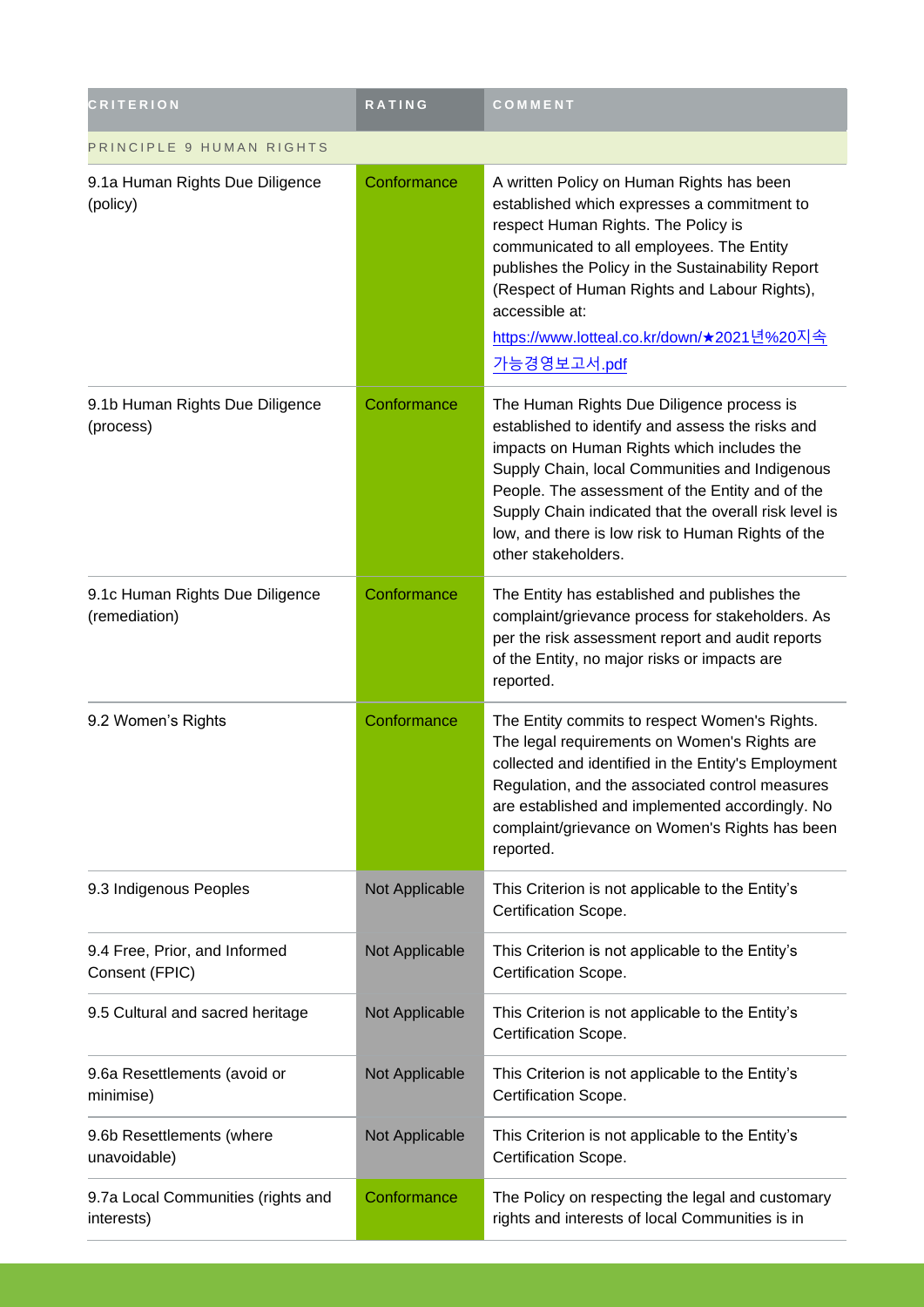| <b>CRITERION</b>                                                                                      | RATING      | COMMENT                                                                                                                                                                                                                                                                                                                                                                                                                                                         |
|-------------------------------------------------------------------------------------------------------|-------------|-----------------------------------------------------------------------------------------------------------------------------------------------------------------------------------------------------------------------------------------------------------------------------------------------------------------------------------------------------------------------------------------------------------------------------------------------------------------|
|                                                                                                       |             | place. The Entity has conducted a risk<br>assessment, and takes action accordingly.                                                                                                                                                                                                                                                                                                                                                                             |
| 9.7b Local Communities (impacts)                                                                      | Conformance | The Entity has conducted a risk assessment on<br>the local Communities' rights. As per the result of<br>the risk assessment, the impact on the local<br>Communities by the Entity's activities is limited<br>due to its location in a large industrial zone.                                                                                                                                                                                                    |
| 9.7c Local Communities (livelihoods)                                                                  | Conformance | The risk assessment on the local Communities'<br>rights identified that the impact on the local<br>Communities by the Entity's activities is limited.<br>The Entity delivers charity and donation activities<br>for the local Communities. The information is<br>included in the Entity's Sustainability Report<br>(Society Contribution Section), accessible at:<br>https://www.lotteal.co.kr/down/★2021년%20지속<br>가능경영보고서.pdf                                  |
| 9.8 Conflict-Affected and High-Risk<br>Areas                                                          | Conformance | The Entity has conducted an analysis to<br>determine if conflict minerals are used in products<br>or the production processes. The result is that no<br>conflict minerals are used, and no materials are<br>from Conflict-Affected and High-Risk Areas, a<br>relevant statement is published in the Entity's<br><b>Sustainability Report (Environmental</b><br>Management Section), accessible at:<br>https://www.lotteal.co.kr/down/★2021년%20지속<br>가능경영보고서.pdf |
| 9.9 Security practice                                                                                 | Conformance | Policies and procedures state the Entity's<br>commitment and approach to security activities<br>that respect Human Rights. No direct or indirect<br>body search is implemented. Worker interviews<br>stated that there are no restrictions of movement,<br>and Workers are not treated in inhumane ways.                                                                                                                                                        |
| PRINCIPLE 10 LABOUR RIGHTS                                                                            |             |                                                                                                                                                                                                                                                                                                                                                                                                                                                                 |
| 10.1a Freedom of Association and<br><b>Right to Collective Bargaining</b><br>(freedom of association) | Conformance | The Policy on respecting Freedom of Association<br>and Collective Bargaining is established and<br>addressed in the Entity's Sustainability Report<br>(Human Right and Labour Rights Section),<br>accessible at:<br><u>https://www.lotteal.co.kr/down/★2021년%20지속</u><br>가능경영보고서.pdf<br>A formal Labour Union is formed and Labour<br>Union Representatives are elected by Workers.<br>Quarterly labour-management council meetings<br>were held.               |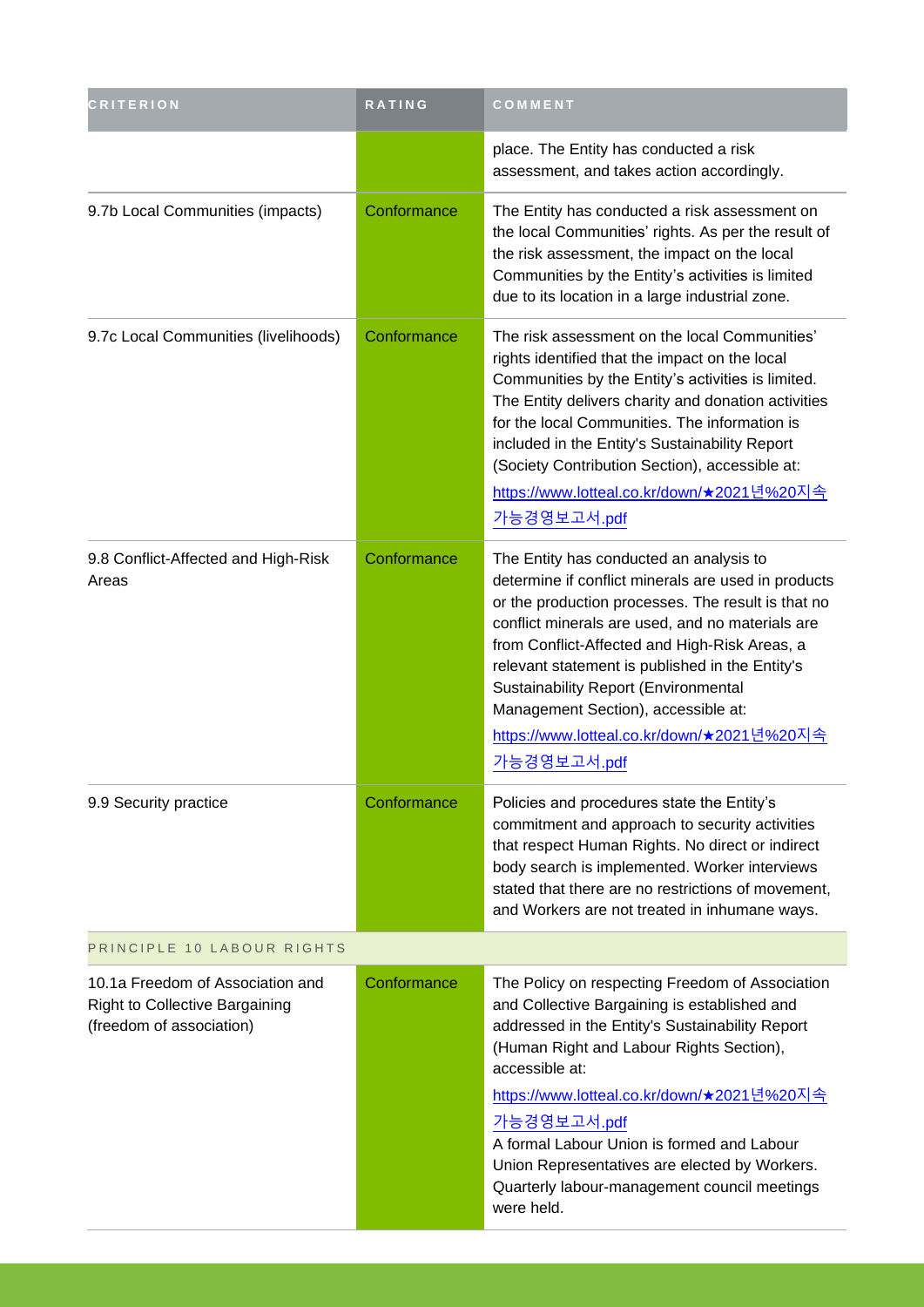| <b>CRITERION</b>                                                                                     | RATING         | COMMENT                                                                                                                                                                                                                                                                                                                                                                                                                                                                                      |
|------------------------------------------------------------------------------------------------------|----------------|----------------------------------------------------------------------------------------------------------------------------------------------------------------------------------------------------------------------------------------------------------------------------------------------------------------------------------------------------------------------------------------------------------------------------------------------------------------------------------------------|
| 10.1b Freedom of Association and<br><b>Right to Collective Bargaining</b><br>(collective bargaining) | Conformance    | The Policy on respecting Freedom of Association<br>and Collective Bargaining is established, and<br>addressed in the Entity's Sustainability Report<br>(Human Right and Labour Rights Section),<br>accessible at:<br>https://www.lotteal.co.kr/down/★2021년%20지속<br>가능경영보고서.pdf<br>The Entity and the Trade Union negotiated for a<br>Collective Bargaining Agreement, and a formal<br>Collective Bargaining Agreement (CBA) is in<br>place. The CBA is declared to the government<br>agency. |
| 10.1c Freedom of Association and<br><b>Right to Collective Bargaining</b><br>(alternative means)     | Not Applicable | The Criterion is not applicable as the Entity<br>operates in Republic of Korea, in which Applicable<br>Law does not restrict the right to Freedom of<br>Association and Collective Bargaining. A formal<br>Labour Union is formed and in place.                                                                                                                                                                                                                                              |
| 10.2a Child Labour (minimum age)                                                                     | Conformance    | Consistent with the Entity's worker register and<br>management and worker interviews, there is no<br>child under 15 years or young Workers under 18<br>years. The youngest Worker was born on May 30<br>1998 and was 23 years old at commencement of<br>employment. In Korea, the legal minimum working<br>age is 15.<br>The Policy of prohibition of Child Labour is<br>established. The age of the candidate is verified<br>by checking identification cards and interview.                |
| 10.2b Child Labour (hazardous)                                                                       | Conformance    | There is no child under 15 years or young<br>Workers under 18 years present at the Entity.<br>Young Workers are (15 to 18 years) are under<br>special protection by the law and they are allowed<br>to work in Hazardous working conditions. The<br>Entity strictly follows the legal requirements, and<br>an annual legal compliance audit is conducted by<br>the Entity.                                                                                                                   |
| 10.2c Child Labour (worst forms)                                                                     | Conformance    | There is no child under 15 years or young<br>Workers under 18 years present at the Entity. The<br>Entity strictly follows the legal requirements on<br>prohibition of Child Labour, and an annual legal<br>compliance audit is conducted by the Entity.                                                                                                                                                                                                                                      |
| 10.3a Forced Labour (human<br>trafficking)                                                           | Conformance    | The Entity commits itself - and expects its<br>suppliers - to comply with the prohibition of<br>Forced Labour, slavery and Human Trafficking. A<br>Minor Non-Conformance, issued at the previous<br>Certification Audit, was closed and relevant<br>evidence was reviewed and verified.                                                                                                                                                                                                      |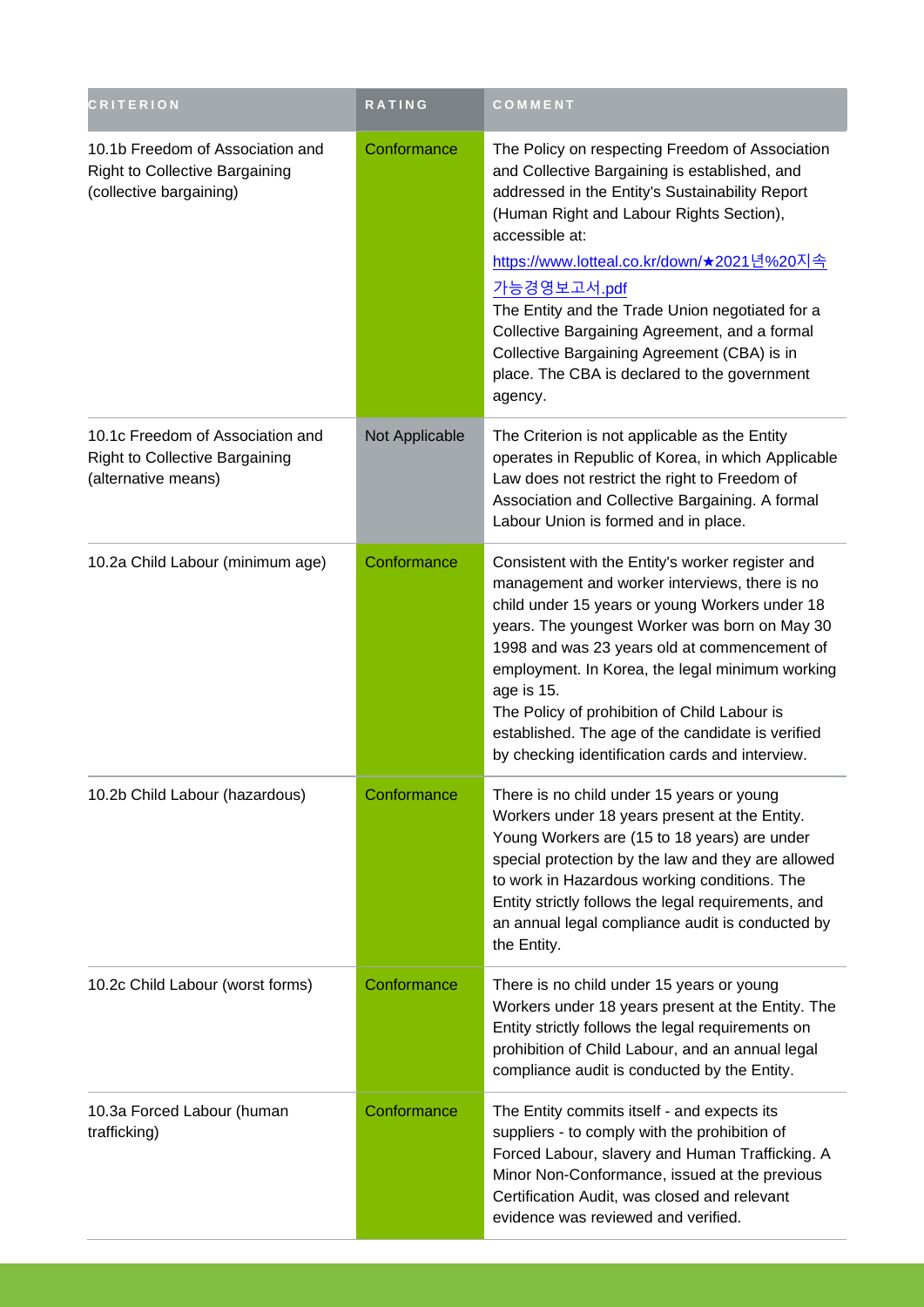| <b>CRITERION</b>                                                             | RATING         | COMMENT                                                                                                                                                                                                                                                                                                                                                                                                                                                                                                                                                                                                                                                                                                                                                                                                            |
|------------------------------------------------------------------------------|----------------|--------------------------------------------------------------------------------------------------------------------------------------------------------------------------------------------------------------------------------------------------------------------------------------------------------------------------------------------------------------------------------------------------------------------------------------------------------------------------------------------------------------------------------------------------------------------------------------------------------------------------------------------------------------------------------------------------------------------------------------------------------------------------------------------------------------------|
| 10.3b Forced Labour (deposits, fees,<br>advances)                            | Conformance    | The Entity is not involved in any form of Forced<br>Labour. The Entity has a policy of prohibition of<br>any kind of Forced Labour. Workers are not<br>required to pay any deposit, recruitment fee or<br>equipment in advance.                                                                                                                                                                                                                                                                                                                                                                                                                                                                                                                                                                                    |
| 10.3c Forced Labour (migrant<br>workers)                                     | Not Applicable | Consistent with review of the workers' register,<br>on-site observation and worker interviews, there is<br>no foreign Migrant Workers at the Entity, all<br>Workers are Korean.                                                                                                                                                                                                                                                                                                                                                                                                                                                                                                                                                                                                                                    |
| 10.3d Forced Labour (debt bondage)                                           | Conformance    | The Entity prohibits any form of Forced Labour,<br>and does not provide mandatory loans to<br>Workers. Payslips of Workers indicate there is no<br>illegal deduction from Workers' payments. All<br>interviewed workers state that Workers are not<br>engaged in Debt Bondage or requested to pay off<br>a debt to the Entity.                                                                                                                                                                                                                                                                                                                                                                                                                                                                                     |
| 10.3e Forced Labour (freedom of<br>movement)                                 | Conformance    | The Entity is not involved in any form of Forced<br>Labour. There is no restriction of Workers'<br>movement at the site.                                                                                                                                                                                                                                                                                                                                                                                                                                                                                                                                                                                                                                                                                           |
| 10.3f Forced Labour (retention of<br>identity papers, permits, certificates) | Conformance    | The Entity is not involved in any form of Forced<br>Labour. There is no retention of original<br>documents of Workers, and only copies of original<br>documents are kept in Workers' personnel files.                                                                                                                                                                                                                                                                                                                                                                                                                                                                                                                                                                                                              |
| 10.3g Forced Labour (freedom to<br>terminate employment)                     | Conformance    | The Entity is not involved in Forced Labour.<br>Workers have the freedom to terminate their<br>employment at any time without penalty, given a<br>notice period of 30 days in advance.                                                                                                                                                                                                                                                                                                                                                                                                                                                                                                                                                                                                                             |
| 10.4 Non-Discrimination                                                      | Conformance    | In the Entity's Human Right Policy and<br>Employment Regulations, it is clearly defined that<br>any form of Discrimination is banned. Decisions<br>on hiring, employment (such as compensation,<br>promotion, access to training) or terminating<br>Workers are based solely on the ability to perform<br>the job's requirements rather than other personal<br>characteristics. Recruitment advertisement and<br>training plans indicate no Discrimination when<br>hiring or when providing the training opportunities<br>to Workers. The pre-employment medical checks<br>are conducted in the Entity, and the pre-<br>employment medical check records show no<br>discriminatory items, such as HB Antigen or HIV,<br>nor a pregnancy test. There Entity has received<br>no complaint on Discrimination to date. |
| 10.5 Communication and<br>engagement                                         | Conformance    | A monthly newsletter on working conditions and<br>work-related campaigns is communicated with                                                                                                                                                                                                                                                                                                                                                                                                                                                                                                                                                                                                                                                                                                                      |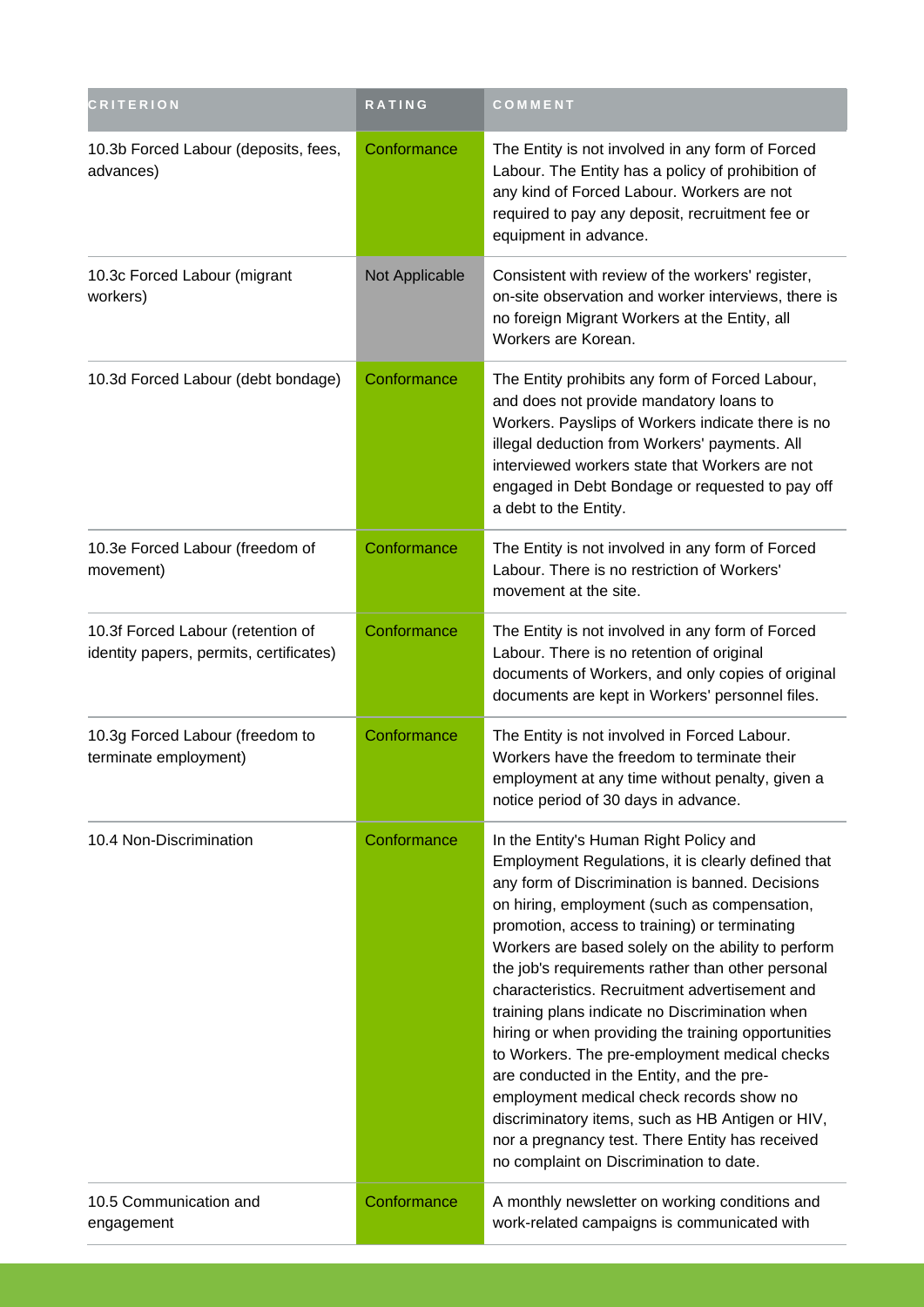| <b>CRITERION</b>                          | RATING      | COMMENT                                                                                                                                                                                                                                                                                                                                                                                                                                                                                                                                                                                                                          |
|-------------------------------------------|-------------|----------------------------------------------------------------------------------------------------------------------------------------------------------------------------------------------------------------------------------------------------------------------------------------------------------------------------------------------------------------------------------------------------------------------------------------------------------------------------------------------------------------------------------------------------------------------------------------------------------------------------------|
|                                           |             | Workers through the Entity's intranet. The process<br>to anonymously report grievances and complaints<br>without fear of reprisal is established and<br>announced to Workers. Six Grievance Handling<br>Council Members are designated, and Workers<br>can anonymously report grievances through the<br>Entity's intranet (Sinmoongo or Hotline). The<br>Grievance Register is being maintained. All<br>interviewed Workers state that Workers are aware<br>of how to complain and report their concerns.                                                                                                                        |
| 10.6 Disciplinary practices               | Conformance | A Policy on prohibition of sexual harassment or<br>abuse, corporal punishment, mental or physical<br>coercion, verbal abuse or intimidation is<br>established. The Entity's Employment Regulations<br>and Disciplinary Regulation are maintained and<br>communicated with Workers. A Disciplinary<br>Register is maintained, and there has been no<br>disciplinary action in the last two years.                                                                                                                                                                                                                                 |
| 10.7a Remuneration (living wage)          | Conformance | The Entity's minimum wage paid to Workers is<br>higher than the legal minimum wage in 2021. The<br>Entity pays Workers 150% of the ordinary wage<br>for overtime, night time and holiday work. All<br>Workers at the Entity are covered with the legally<br>mandatory social insurances.                                                                                                                                                                                                                                                                                                                                         |
| 10.7b Remuneration (method of<br>payment) | Conformance | For each pay period, Workers are provided with<br>details of payslips that clearly indicate<br>compensation, including regular hours and regular<br>wage, overtime hours and overtime compensation<br>levels, subsistence, allowance and detail of<br>deductions (such as insurance contributions,<br>personal leave deduction etc.). The wages are<br>directly paid to Workers through bank transfer on<br>the 25 <sup>th</sup> of each month, and monthly payment is<br>not delayed.                                                                                                                                           |
| 10.8 Working Time                         | Conformance | The working hours are recorded by fingerprint<br>scanning. For shift Workers, there are three shifts<br>with three groups. Shift Workers are entitled to an<br>hour of rest during an eight hour shift and work six<br>days in a row followed by a rest day. The shifts<br>are rotated every two weeks. A minimum 16 hours<br>of rest is guaranteed between a shift change.<br>Office staff work during the daytime, with no<br>shifts. The regular working time is 40 hours a<br>week. The Employment Regulation and Shift<br>Operation Procedure for managing working hours<br>and Overtime work is established. Working hours |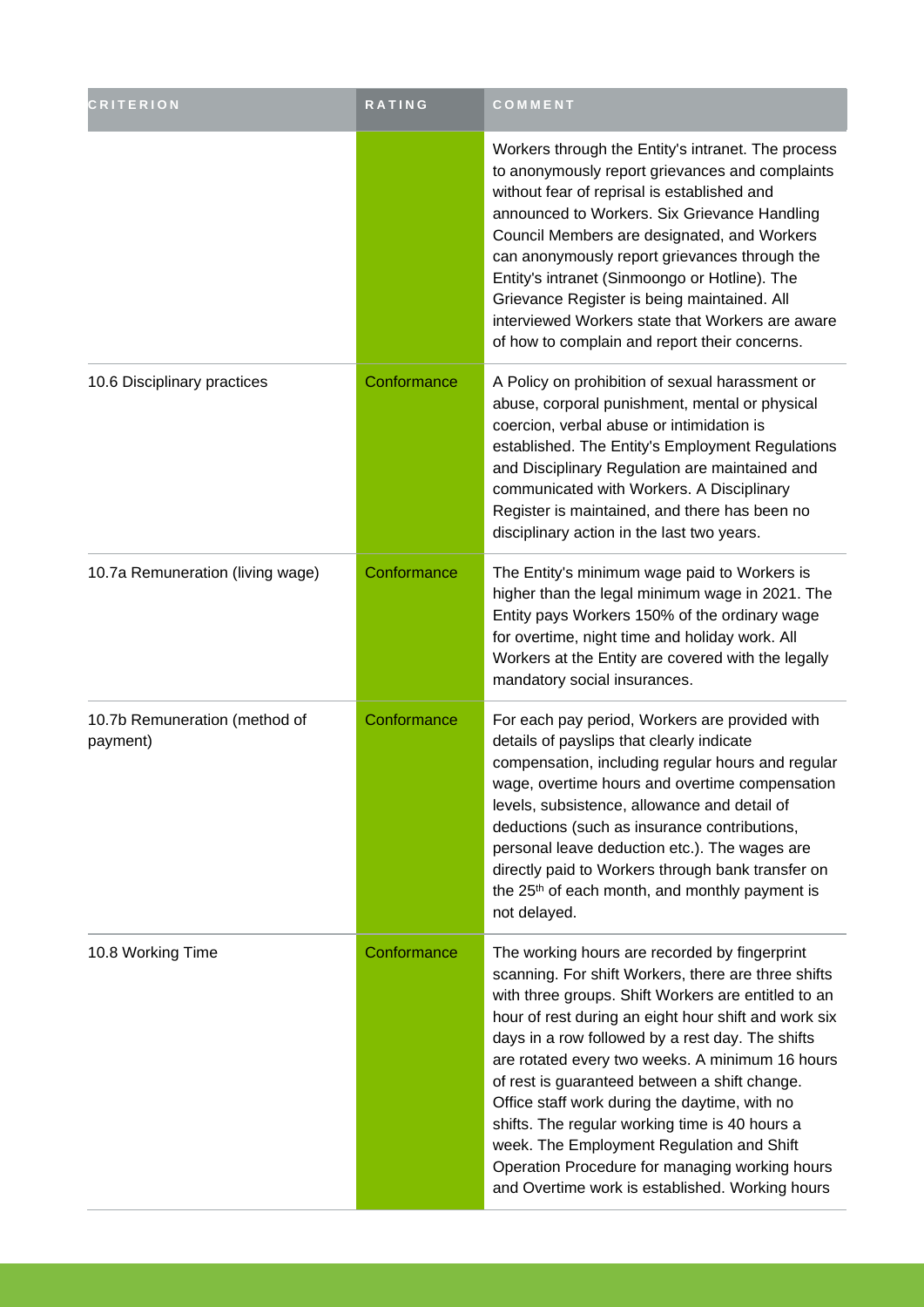| <b>CRITERION</b>                                                                        | <b>RATING</b> | COMMENT                                                                                                                                                                                                                                                                                                                                                                                                                                                                                                             |
|-----------------------------------------------------------------------------------------|---------------|---------------------------------------------------------------------------------------------------------------------------------------------------------------------------------------------------------------------------------------------------------------------------------------------------------------------------------------------------------------------------------------------------------------------------------------------------------------------------------------------------------------------|
|                                                                                         |               | are monitored and are in compliance with the<br>Labour law.                                                                                                                                                                                                                                                                                                                                                                                                                                                         |
| PRINCIPLE 11 OCCUPATIONAL HEALTH AND SAFETY                                             |               |                                                                                                                                                                                                                                                                                                                                                                                                                                                                                                                     |
| 11.1a Occupational Health and<br>Safety (OH&S) Policy (policy)                          | Conformance   | An Occupational Health and Safety Policy is<br>established, implemented, reviewed periodically<br>and communicated with stakeholders. The Policy<br>is addressed in the Entity's Sustainability Report<br>(Health and Safety Management Section),<br>accessible at:<br><u>https://www.lotteal.co.kr/down/★2021년%20지속</u><br>가능경영보고서.pdf                                                                                                                                                                             |
|                                                                                         |               | The Entity is certified against ISO 45001:2018.                                                                                                                                                                                                                                                                                                                                                                                                                                                                     |
| 11.1b Occupational Health and<br>Safety (OH&S) Policy (workers and<br>visitors)         | Conformance   | In compliance with the legal requirements and the<br>requirements of ISO 45001:2018, the Health and<br>Safety Policy is applied to Workers,<br>Subcontractors, and Visitors.<br>For Workers, the safe working instructions are<br>established to define the control methods, and the<br>Workers are provided with relevant periodic<br>training courses. For Visitors, safety regulations<br>are informed, and visitors are accompanied by the<br>safety staff when entering the workshop.                          |
| 11.1c Occupational Health and<br>Safety (OH&S) Policy (applicable law<br>and standards) | Conformance   | The Health and Safety Policy states commitment<br>to comply with the legal requirements and other<br>requirements and is included in the Entity's<br>Sustainability Report (Health and Safety<br>Management Section), available at:<br><u>https://www.lotteal.co.kr/down/★2021년%20지속</u><br>가능경영보고서.pdf<br>The Management System to identify all applicable<br>legal requirements and other requirements is<br>established, and an annual compliance audit<br>against legal and other requirements is<br>conducted. |
| 11.1d Occupational Health and<br>Safety (OH&S) Policy (right to stop<br>unsafe work)    | Conformance   | The Entity's Health and Safety Management<br>Regulation states that Workers have the right to<br>stop unsafe work, and it is communicated with<br>Workers. Interviewed Workers stated that workers<br>are aware of their rights.                                                                                                                                                                                                                                                                                    |
| 11.2 OH&S Management System                                                             | Conformance   | The Entity has established and implemented a<br>documented OH&S Management System, and<br>holds a valid ISO 45001:2018 certificate. The ISO<br>45001:2018 certificate is available in the Entity's<br>Sustainability Report (Health and Safety<br>Management):                                                                                                                                                                                                                                                      |